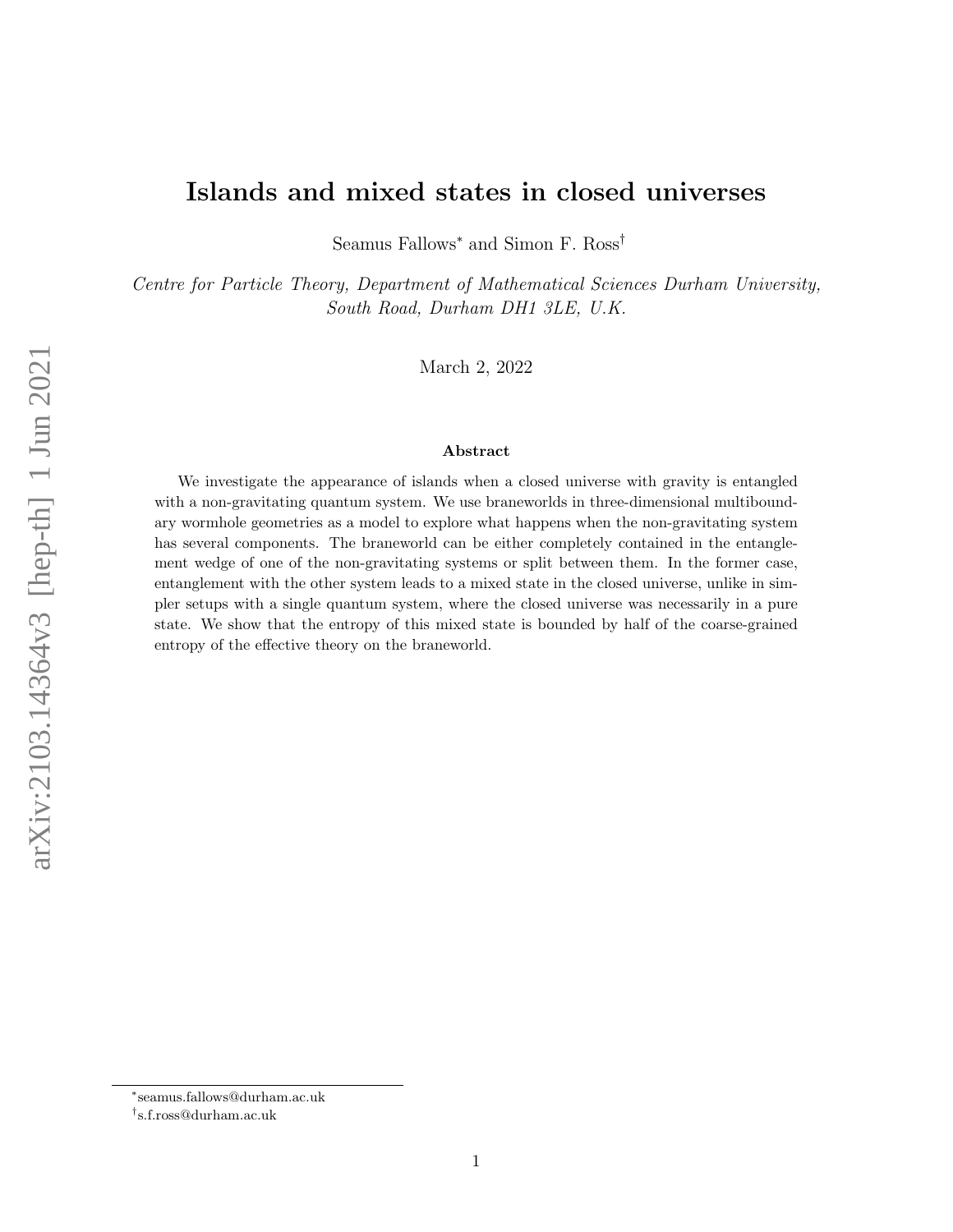# Contents

|                | 1 Introduction                      | $\mathbf{p}$ |
|----------------|-------------------------------------|--------------|
|                | 2 Braneworld model                  |              |
|                | 3 Review of multiboundary wormholes | 8            |
|                | 4 Islands on the braneworld         |              |
| 5 <sup>5</sup> | <b>Discussion</b>                   |              |

### <span id="page-1-0"></span>1 Introduction

The Ryu-Takayanagi proposal  $[1]$  and its generalizations  $[2, 3, 4]$  $[2, 3, 4]$  $[2, 3, 4]$  $[2, 3, 4]$  have given us important insights into the description of spacetime in holographic theories of quantum gravity. This has recently been extended by the discovery of the island phenomenon  $[5, 6, 7]$  $[5, 6, 7]$  $[5, 6, 7]$  $[5, 6, 7]$ : when we consider entangling the holographic theory with another quantum system, the part of the spacetime described by the holographic dual can be bounded by a quantum extremal surface [\[4\]](#page-18-3), and the spacetime region beyond this surface (the island) is encoded in the other system. These ideas were initially developed for holographic theories, but they can be derived from the Euclidean gravitational path integral [\[8,](#page-18-7) [9\]](#page-18-8), so they are believed to apply more generally.

Consider a conventional quantum mechanical system (which could be a quantum field theory, or a simpler system, such as a spin chain) which is entangled with a gravitational system. The island rule is that given a semiclassical, effective description of the gravitational system, the fine-grained entropy of some subsystem  $A$  in the quantum system is given by

$$
S(A) = \min_{\mathcal{I}} \operatorname{ext}_{\mathcal{I}} S_{\text{gen}}(A \cup \mathcal{I}), \tag{1}
$$

where  $\mathcal I$  is the *island*, some spatial subregion of the spacetime the gravitational system lives in, and  $S_{\text{gen}}$  is the generalised entropy. If the semiclassical theory is Einstein gravity coupled to matter,  $S_{\text{gen}}(A\cup\mathcal{I})=\frac{A_{\partial\mathcal{I}}}{4G}+S_{\text{eff}}(A\cup\mathcal{I}),$  where  $A_{\partial\mathcal{I}}$  is the area of the boundary of the island and  $S_{\text{eff}}$  is the von Neumann entropy of the effective semi-classical state of A together with the fields in the island. The spatial subregion that extremises  $S_{\text{gen}}$  is called a quantum extremal island; the surface  $\partial \mathcal{I}$  is the quantum extremal surface. If there are multiple islands in the spacetime, we choose the one which minimizes the entropy.

We include an island in the spacetime if there is sufficient entanglement between A and the spacetime in the semi-classical state to compensate for the large contribution to  $S_{gen}$  from the area term. Then  $S(A) < S_{\text{eff}}(A)$ , and the true fine-grained entropy of A calculated according to this prescription is smaller than the effective entropy. The derivation of this formula from the path integral  $[8, 9]$  $[8, 9]$  tells us that the effective semi-classical state in the island region is encoded in A; semi-classically it looks like we have a seperate Hilbert space  $\mathcal{H}_{\mathcal{I}}$  of the quantum fields on the island, but in fact this is encoded as a code subspace in the Hilbert space  $\mathcal{H}_A$  of the quantum system A.

The path integral derivation suggests this prescription applies quite generally, and in particular we can consider its application to a closed universe. We do not have a good understanding of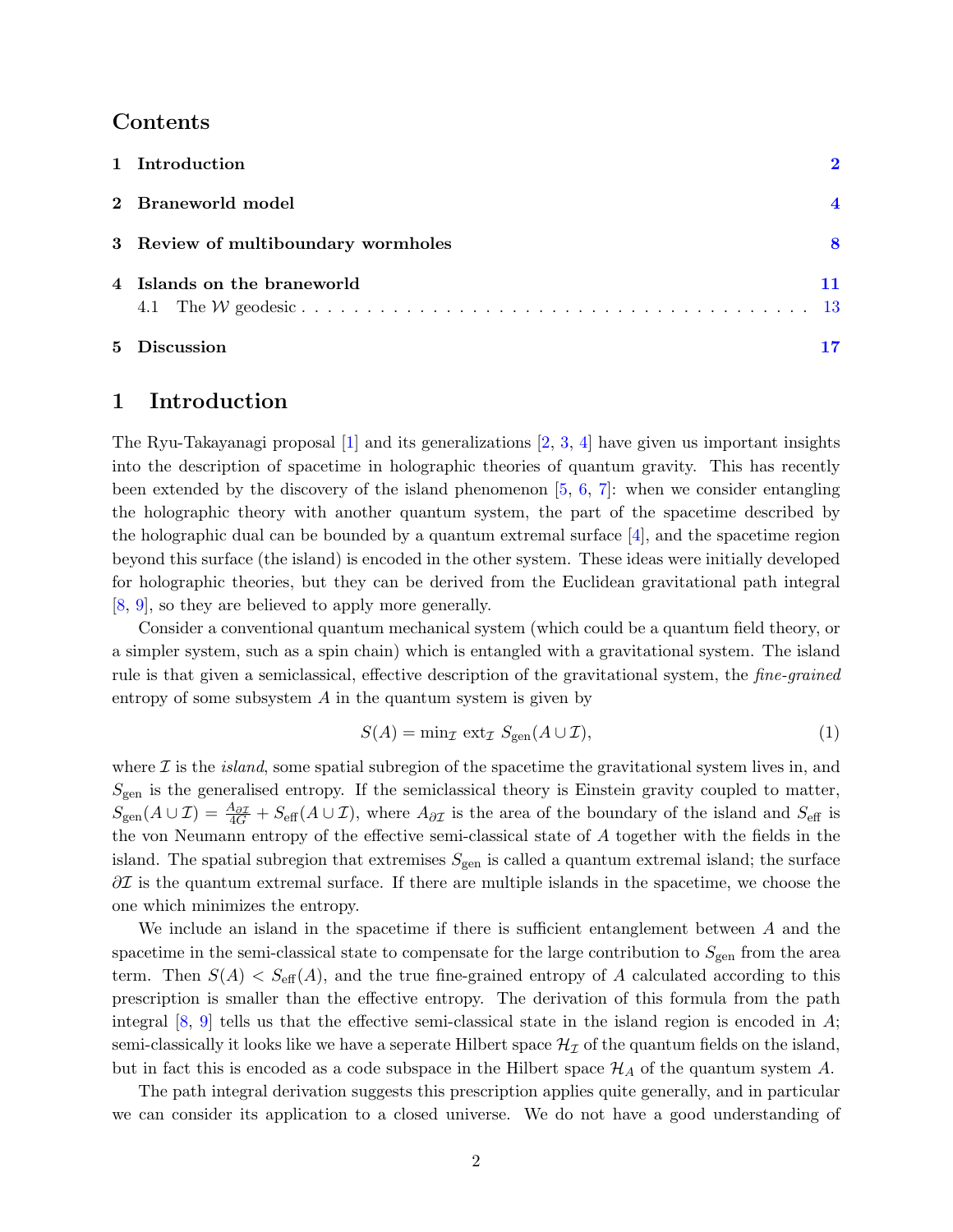quantum gravity in closed universes, but we can still apply the island rule, as it only requires an understanding of the semi-classical state. In a closed universe  $U$ , if the gravitating system is entangled with A but otherwise in a pure state, then we can take the island to be the whole universe [\[7,](#page-18-6) [10\]](#page-18-9).<sup>[1](#page-2-0)</sup> Then there is no boundary term, and  $S_{gen}(A\cup U) = S_{\text{eff}}(A\cup U)$ . As soon as there is any entanglement between the closed universe and A, the whole closed universe is encoded in  $\mathcal{H}_A$ . In section [2,](#page-3-0) we review a simple doubly holographic model which illustrates this in a well-understood setting. Thus, entanglement allows us to recover some aspects of a theory of quantum gravity on a closed universe from this quantum system, in a way which generalizes the holographic story.

This might seem surprising, as the semiclassical theory on U could have a Hilbert space  $\mathcal{H}_{U}$ which is much larger than  $\mathcal{H}_A$ . However, we have so far considered only semi-classical states on U which have some entanglement with A but are otherwise pure. The purpose of the present paper is to explore the extension to cases where the closed universe is in a mixed state. In the holographic context, even if individual pure states are encoded in a dual system, this encoding can break down when we consider mixtures of them; this is the essential issue underlying the original appearance of the islands in [\[5,](#page-18-4) [6\]](#page-18-5). To fully understand encoding of the semiclassical Hilbert space  $\mathcal{H}_U$  in  $\mathcal{H}_A$ , we should ask how the encoding works when we consider mixed states in  $\mathcal{H}_U$  with some entanglement with A. We can express this by considering a situation where U is entangled both with A and with some other quantum system B which acts as a purifier for the mixed state in  $\mathcal{H}_U$ . There is then clearly a competition between entanglement with  $A$  and entanglement with  $B$ , and we can have either  $S_{\text{eff}}(A\cup U) < S_{\text{eff}}(A)$  or  $S_{\text{eff}}(A\cup U) > S_{\text{eff}}(A)$ ; the whole universe is not always included in an island for A.

The qualitative picture is very similar to the holographic story mentioned above: if we start with a situation where the spacetime is encoded in a single quantum system, and add some additional entanglement of the semi-classical state on the spacetime with another system, initially this describes a mixed state of the quantum fields on the spacetime. When the entanglement with the new system gets large enough, a new island appears, and the spacetime is encoded partially or wholly in this second system. We will explore the limitations this imposes on the entropy of the mixed state we can consider in the context of our simple model.

We explore this issue in detail in a simple doubly holographic braneworld model, proposed in [\[13\]](#page-18-10). The original model, reviewed in section [2,](#page-3-0) has a bulk spacetime with two boundaries, where one boundary is a dynamical brane and the other boundary is an asymptotically AdS boundary. We take both boundaries to be closed spaces, and they are connected by a spatial wormhole (Einstein-Rosen bridge) in the bulk. By integrating out the bulk spacetime, we can obtain a semi-classical description of this spacetime where we have a CFT coupled to gravity on the dynamical brane, and a second non-gravitating CFT on the asymptotic boundary, in an entangled state. Then according to the island formula, when we calculate the fine-grained entropy of the non-gravitating CFT, we include the whole of the other closed universe in an island. This corresponds simply to the bulk statement that the entanglement wedge for the CFT on the single asymptotically AdS boundary includes the whole of the bulk spacetime. Semi-classically we had an entangled state relating degrees of freedom on the brane and degrees of freedom on the boundary, but the microscopic theory is a field theory on the boundary; the semi-classical state is encoded in some subspace in this.

One approach to studying a brane entangled with multiple systems would be to simply subdi-

<span id="page-2-0"></span><sup>&</sup>lt;sup>1</sup>For another perspective see [\[11,](#page-18-11) [12\]](#page-18-12).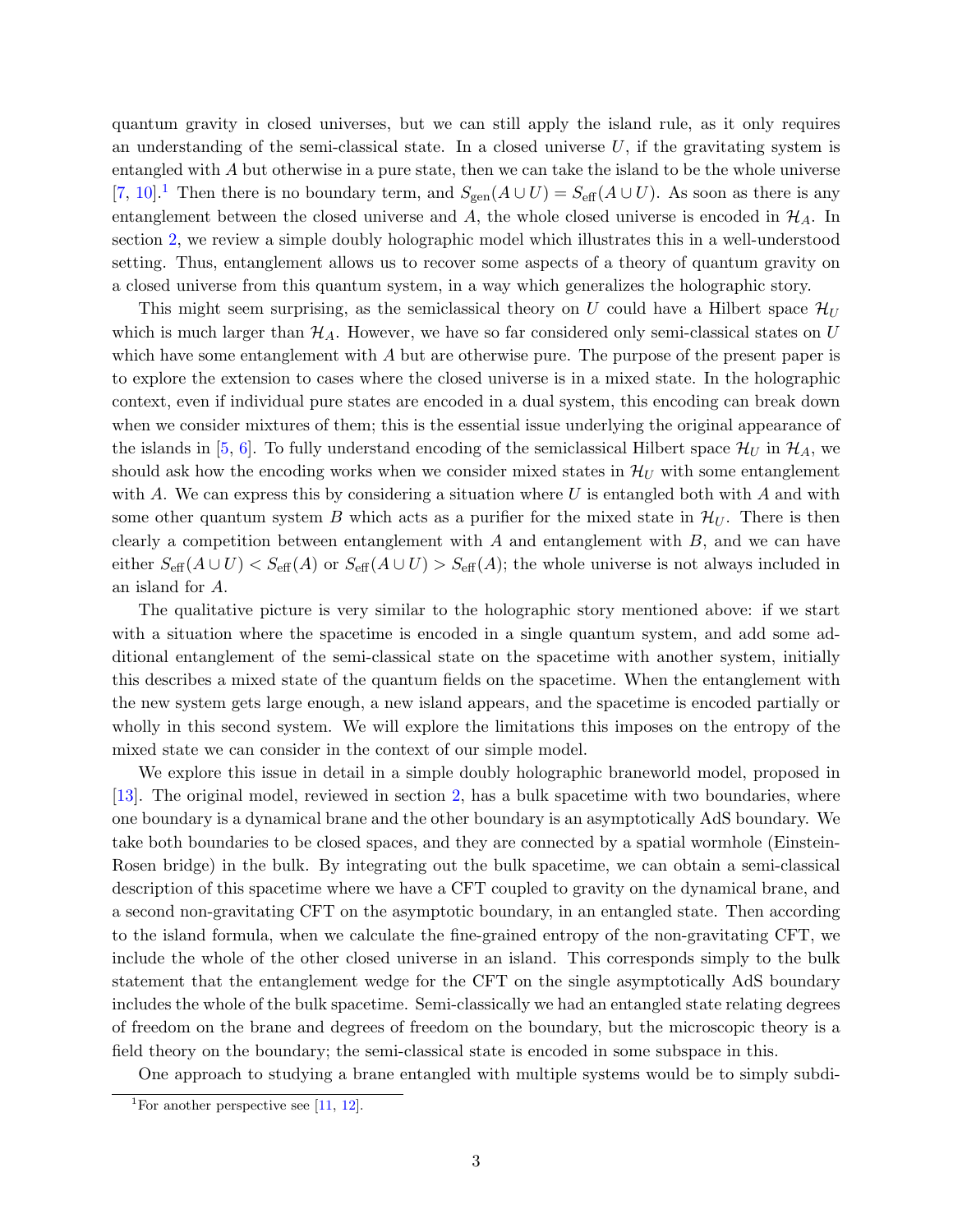vide the non-gravitating boundary in this model into several regions. The appearance of islands associated with subregions in this model was indeed already explored in [\[13\]](#page-18-10). We instead consider an extension of this model with a brane and multiple asymptotic regions, dual to several copies of a CFT. These different boundaries are connected by a multiboundary wormhole. We will focus on a wormhole with three asymptotic regions, one of which we cut off with a dynamical brane. This has a couple of advantages: since the two boundaries aren't coupled, the entanglement between them is time-independent and free of ultraviolet divergences. The lengths of the horizons associated with the different asymptotic regions are also all independent parameters.

We review the bulk wormhole geometry in section [3.](#page-7-0) We introduce the brane in section [4.](#page-10-0) In the semi-classical description, we have a CFT coupled to gravity on the brane, and non-gravitating CFTs on the asymptotic boundaries, in some entangled state  $|\Sigma\rangle$ . Microscopically, the whole spacetime, including the brane, is encoded in a state  $|\Psi\rangle$  on the two asymptotic boundaries. To determine which of the CFTs the brane is encoded in, we determine the fine-grained entropies by comparing the different possible Ryu-Takayanagi (RT) surfaces in the bulk. The brane can be fully encoded in one of the two systems or partially in each, with a quantum extremal surface dividing the two regions. The latter occurs if the entanglement between the brane and the other systems is large enough to compensate for the boundary term in  $S_{gen}$ .

We can treat one of the asymptotic boundaries as a reference system; tracing over this, we obtain a mixed state both semi-classically and microscopically. The semi-classical state will give a mixed state on the brane if it is entirely encoded in the other system, but still has some entanglement with the reference system. In this case we have a microscopic mixed state, part of whose entropy is associated with the semi-classical mixed state on the brane. When we consider multiboundary wormholes with long horizons, as in  $[14]$ , we can split the microscopic entropy into a part associated semi-classically with entanglement between the reference system and the brane and a part associated with the entanglement between the reference system and the other system. We show that the entropy of the semi-classical mixed state on the brane has two bounds: it is always less than half the coarse-grained entropy of the fields on the brane in this semi-classical state (otherwise it would be favourable to have the brane entirely encoded in the reference system rather than the other boundary) and less than the contribution to the generalized entropy from boundaries of an island (otherwise it would be favourable to have an island on the brane). The simplicity of the latter bound is due to our model describing a particular kind of mixed state, where the reference system is entangled with a particular local region on the brane. We could certainly imagine entangling the brane with the reference system in more complicated ways, which could relax this bound. The first bound seems more universal.

We conclude with a brief discussion and consideration of future directions in section [5.](#page-16-0)

## <span id="page-3-0"></span>2 Braneworld model

The model we consider was proposed in [\[13\]](#page-18-10); this was further developed in [\[15,](#page-18-14) [16,](#page-19-0) [17,](#page-19-1) [18\]](#page-19-2). It can be seen as an example of the doubly holographic setup of [\[7\]](#page-18-6), which was applied to island calculations in [\[10\]](#page-18-9). The idea is to consider an end of the world brane in AdS which has a closed universe cosmology as its worldvolume, and seek insight into the quantum theory of the closed universe from the holographic dual CFT.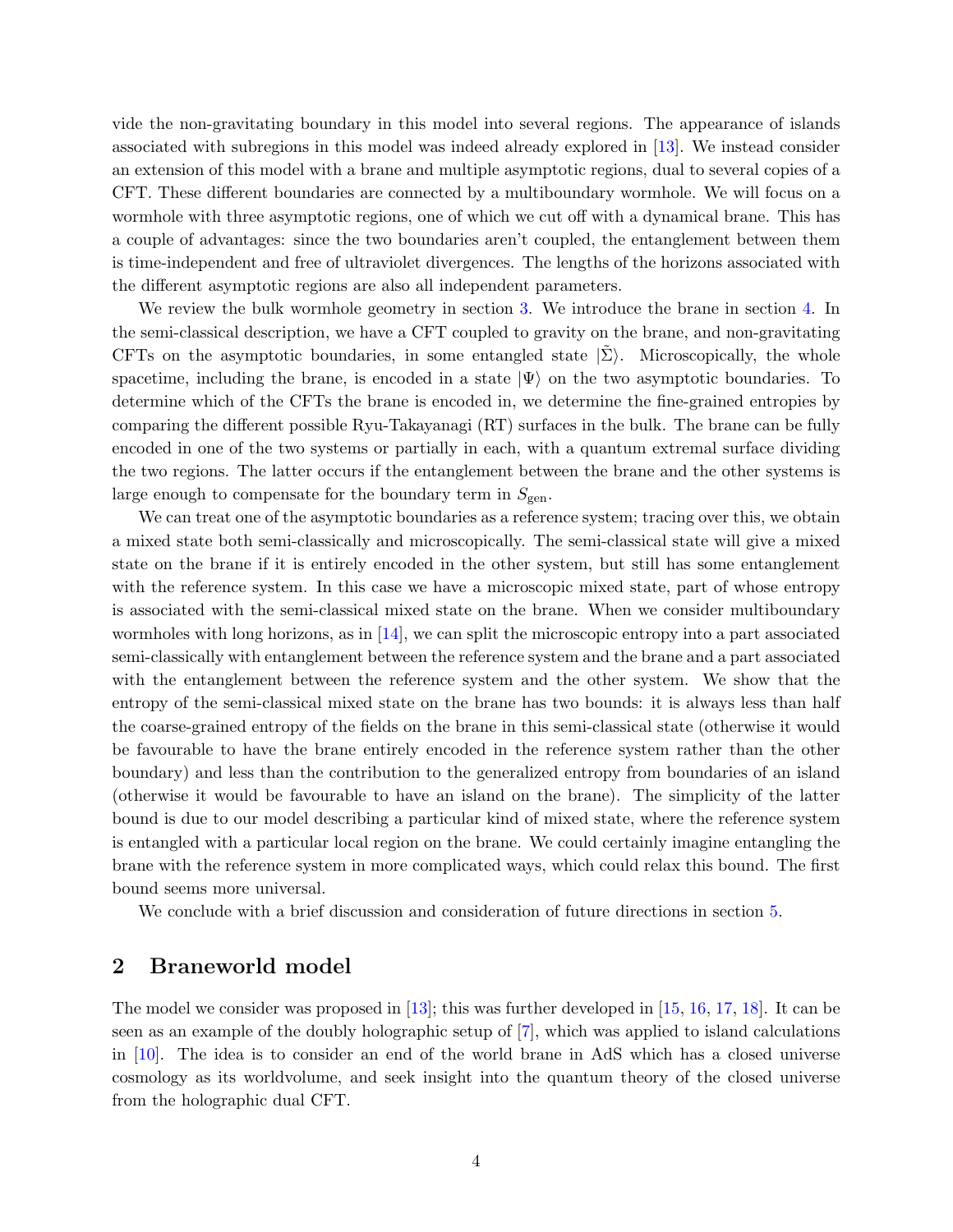We will work with the simplest model of an end of the world brane, developed in [\[19,](#page-19-3) [20\]](#page-19-4). We consider a three-dimensional locally AdS<sub>3</sub> bulk, dual to a two-dimensional CFT, with a constanttension end of the world brane in the bulk, holographically dual to some one-dimensional boundary degrees of freedom coupled to the CFT2. The bulk three-dimensional theory has action

$$
I = \frac{1}{16\pi G} \int_M d^3x \sqrt{-g} (R - 2\Lambda) + \frac{1}{8\pi G} \int_{\partial M} d^2y \sqrt{-h} K - \frac{1}{8\pi G} \int_Q d^2y \sqrt{-h} \frac{T}{\ell} \tag{2}
$$

where G is the three-dimensional Newton constant,  $\Lambda = -\frac{1}{\ell^2}$  $\frac{1}{\ell^2}$  is a cosmological constant, K is the trace of the extrinsic curvature and  $T$  is the tension of the end of the world brane with worldvolume Q, which we take to be one component of the boundary  $\partial M$  of the spacetime, the other component(s) corresponding to asymptotically AdS boundary(ies). We will work in units where the AdS scale  $\ell = 1$ . The brane has a stress-energy tensor  $8\pi GT_{ab} = -Th_{ab}$ , and the action implies that the boundary condition for the bulk metric at  $Q$  is  $K_{ab} - Kh_{ab} = 8\pi G T_{ab} = -Th_{ab}$ .

A simple solution of this theory is pure  $AdS<sub>3</sub>$  in Poincaré coordinates,

<span id="page-4-3"></span>
$$
ds^2 = \frac{-dt^2 + dx^2 + dz^2}{z^2},
$$
\n(3)

with the end of the world brane Q along  $x = z \tan \theta$  for  $x > 0$ , where  $\theta = \sin^{-1}(T)$ , so we have a solution for  $T < 1$ . For  $T > 0$ , the spacetime is the region between the AdS boundary at  $z = 0$  for  $x < 0$  and the brane worldvolume Q, as pictured in figure [1.](#page-5-0)<sup>[2](#page-4-0)</sup> We obtain a useful insight into the interpretation of the tension by considering the entanglement entropy for a region A in the AdS boundary with  $x \in (-L, 0)$ . The bulk RT surface drawn in figure [1,](#page-5-0) cut off at  $z = \epsilon$ , gives

<span id="page-4-2"></span>
$$
S(L) = \frac{c}{6} \ln \left( \frac{L}{\epsilon} \right) + \ln \mathfrak{g},\tag{4}
$$

where  $c = \frac{3}{26}$  $\frac{3}{2G}$  is the central charge of the dual two-dimensional CFT, and

$$
\ln \mathfrak{g} = \frac{1}{4G} \tanh^{-1} T. \tag{5}
$$

The first contribution to the entropy comes from the part of the surface at  $x < 0$ , while the second part comes from the part at  $x > 0$ . The first contribution is the usual entanglement entropy for an interval of length  $L$  in a two-dimensional CFT, while the second term is the boundary entropy which appears in BCFTs.<sup>[3](#page-4-1)</sup> Thus,  $\ln \mathfrak{g}$  can be viewed as a boundary analogue of the central charge, and we see that T controls this central charge, analogously to the relation between  $\ell$  and c.

It is useful to consider the regime  $T \approx 1$ , when  $\theta \approx \pi/2$ , and the end of the world brane can be viewed as a cutoff version of the AdS boundary. This corresponds to a limit where the number of boundary degrees of freedom is large,  $\ln \mathfrak{g} \gg c$ . We can then obtain an effective gravitational theory on the brane by integrating over the bulk spacetime. In the higher-dimensional context, this gives a Karch-Randall theory, with an effective Einstein action on the brane [\[21,](#page-19-5) [22,](#page-19-6) [23\]](#page-19-7). In the present two-dimensional case, this gives a non-local gravity action [\[24\]](#page-19-8), as discussed in [\[25\]](#page-19-9). This

<span id="page-4-0"></span><sup>&</sup>lt;sup>2</sup>For  $T < 0$ , the brane has the same position but the spacetime is the wedge between the AdS boundary at  $z = 0$ for  $x > 0$  and the brane worldvolume Q.

<span id="page-4-1"></span><sup>&</sup>lt;sup>3</sup>From the CFT perspective, there is a boundary state  $|B\rangle$  associated to the boundary at  $x = 0$ , and  $\mathfrak{g} = \langle 0|B\rangle$ .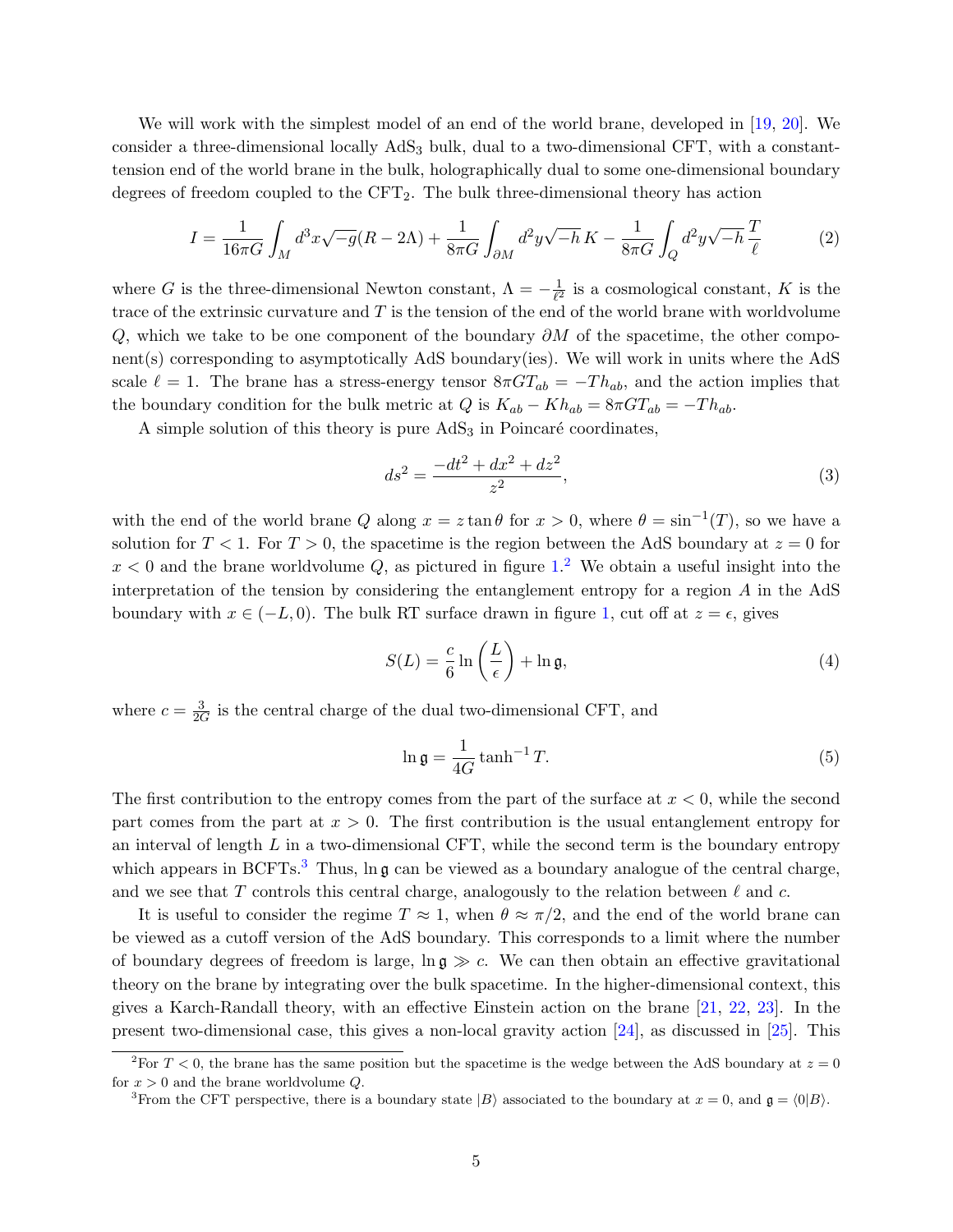<span id="page-5-0"></span>

Figure 1: A constant-time slice of the geometry with an end of the world brane in Poincaré-AdS, showing the RT surface for a region  $x \in (-L, 0)$  on the boundary

can be written in a local form by introducing an auxiliary scalar field; the brane gravity action is then a Polyakov action

<span id="page-5-1"></span>
$$
I_{Poly} = \frac{1}{32\pi G} \int d^2y \sqrt{-h} \left[ -\frac{1}{2} h^{ab} \nabla_a \phi \nabla_b \phi + \phi^{(2)} R - 2e^{-\phi} \right],\tag{6}
$$

where <sup>(2)</sup>R is the Ricci scalar of the metric  $h_{ab}$  on the brane.

In earlier holographic analyses, attention focused on the relation between the bulk spacetime description, where we have Einstein gravity coupled to a constant-tension brane, and the boundary perspective, where we have the CFT dual to the bulk theory with some boundary state  $|B\rangle$  at  $x = 0$ . The novelty in recent work, such as in [\[7\]](#page-18-6), is to highlight an intermediate effective theory, where we integrate over the bulk spacetime to obtain an effective gravity theory on the brane; we then have a non-gravitational CFT for  $x < 0$  joined across an interface to the same CFT coupled to the brane gravity theory [\(6\)](#page-5-1) for  $x > 0$ . This is then a useful model to study the appearance of islands in the gravitational theory, by relating them to the classical RT surfaces in the bulk gravity. We can illustrate the idea by relating the entropy [\(4\)](#page-4-2) to the brane gravity theory. For the Polyakov action [\(6\)](#page-5-1), the generalized entropy is

$$
S_{\rm gen}(\mathcal{I}) = \frac{\phi_{\partial \mathcal{I}}}{8G} + S_{\rm eff}(\mathcal{I}),\tag{7}
$$

where  $\phi_{\partial \mathcal{I}}$  is the value of the scalar at the boundary of  $\mathcal{I}$  and  $\phi_{\partial \mathcal{I}}/2$  is the zero-dimensional analogue of the area. In the solution we considered above, the brane has an  $AdS_2$  geometry with  $^{(2)}R = -2/\ell_2^2 = -2(1 - T^2)$ , and the auxiliary scalar is

$$
\phi = \ln\left(-\frac{2}{(2)R}\right) = -\ln(1 - T^2) \approx 2 \tanh^{-1} T. \tag{8}
$$

Thus, we can re-interpret the  $\ln \mathfrak{g}$  term in the entropy [\(4\)](#page-4-2) as due to the boundary term in brane gravity,

$$
S = \frac{\phi}{8G} \approx \ln \mathfrak{g},\tag{9}
$$

where this comes from the boundary of the region in the brane that is included as an island for the region we consider in the boundary CFT.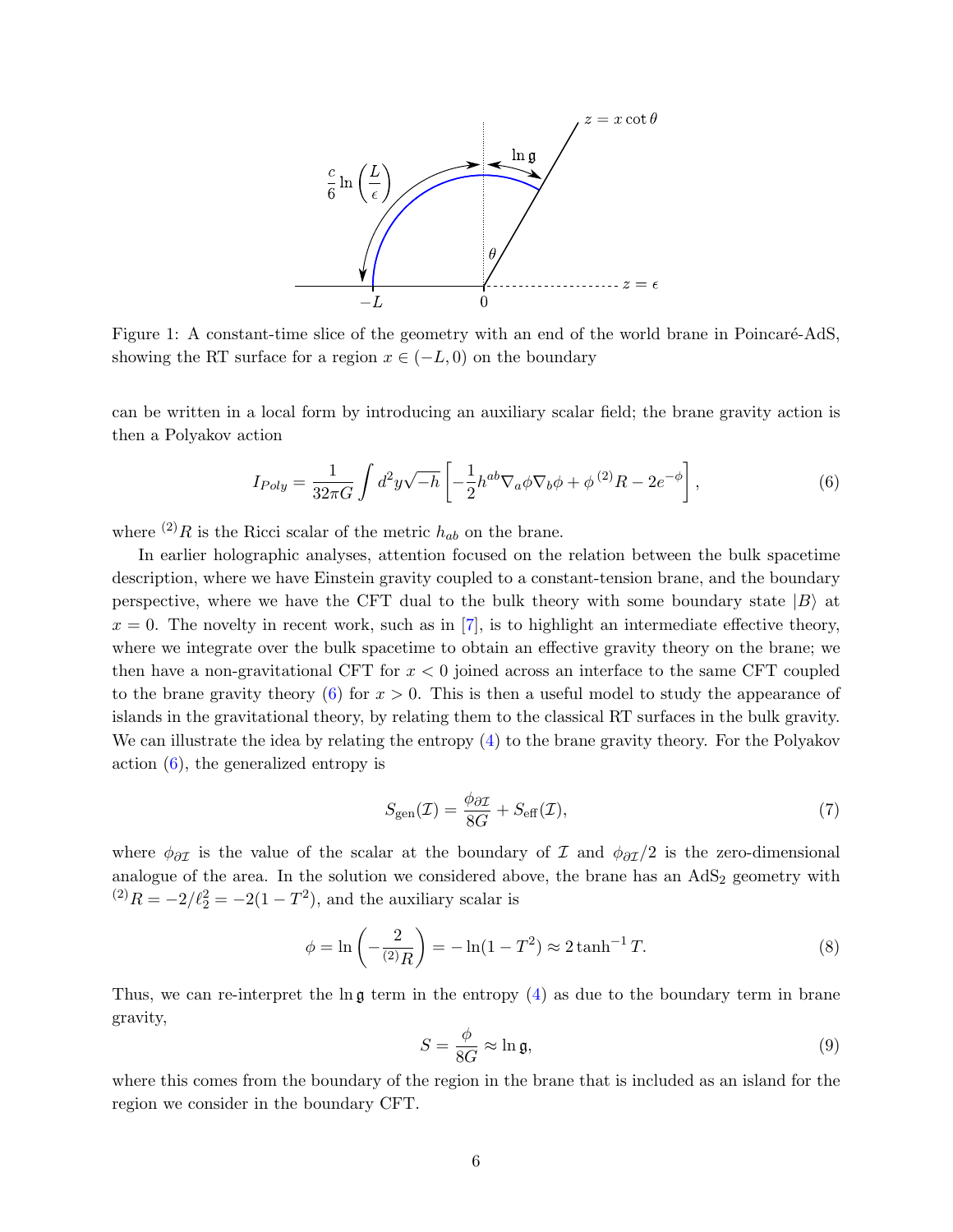To investigate gravity in closed universes, [\[13\]](#page-18-10) considered a solution with a brane in one asymptotic region of an eternal black hole. We consider the simplest version, with a brane in a BTZ geometry. Considering first the Euclidean solution, we take the bulk metric to be

<span id="page-6-1"></span>
$$
ds^{2} = (r^{2} - r_{h}^{2})d\tau^{2} + \frac{dr^{2}}{(r^{2} - r_{h}^{2})} + r^{2}d\phi^{2},
$$
\n(10)

where  $\tau$  is periodic with period  $\beta = 2\pi/r_h$  to make the metric regular at  $r = r_h$ . We consider a brane which respects the  $U(1)$  symmetry along  $\phi$ , so the position of the brane is parametrized by  $r(\tau)$ . The trajectory of the brane is given by [\[13\]](#page-18-10)

<span id="page-6-2"></span>
$$
\sqrt{\frac{r^2}{r_h^2} - 1} \cos(r_h \tau) = \frac{T}{\sqrt{1 - T^2}}.
$$
\n(11)

The brane intersects the AdS boundary at  $r \to \infty$  at  $\tau = \pm \beta/4$ , and reaches a minimum radius  $r = r_0$  at  $\tau = 0$ , where

$$
r_0 = \frac{r_h}{\sqrt{1 - T^2}}.\tag{12}
$$

For  $T > 0$ , the spacetime includes  $r = r_h$ , so the  $\tau = 0$  slice includes the whole of one asymptotic region of the black hole, and a portion of the other region, up to  $r = r_0$ . In the boundary, the intersection of the brane with the asymptotic AdS boundary corresponds to a boundary state  $|B\rangle$ for the CFT, and the Euclidean evolution defines a state  $|\Psi\rangle = e^{-\beta H/4}|B\rangle$ . In the regime where this bulk solution dominates the path integral with these boundary conditions, this state is dual to the bulk  $\tau = 0$  time slice.

This time slice provides initial conditions for a Lorentzian evolution, which is just obtained by analytically continuing in time. The bulk metric is the Lorentzian BTZ black hole, and the brane now follows a trajectory given by

$$
\sqrt{\frac{r^2}{r_h^2} - 1} \cosh(r_h t) = \frac{T}{\sqrt{1 - T^2}},
$$
\n(13)

which reaches a maximum radius  $r = r_0$  at  $t = 0$ , and falls into the black hole and meets the singularity at  $r \to 0$  in the past and future. Thus, the brane worldvolume is a closed universe undergoing a big-bang, big-crunch FRW cosmology.

Fundamentally, this bulk spacetime is described by the two-dimensional CFT in the state  $|\Psi\rangle$ , but we can also consider it from the intermediate perspective, where we integrate over the bulk spacetime to obtain an effective theory where we have a CFT coupled to gravity on the brane, entangled with the CFT on the AdS boundary. The appropriate semi-classical state is a deformation of the usual dual description of BTZ, in terms of an entangled thermofield double state [\[26\]](#page-19-10),

<span id="page-6-0"></span>
$$
|TFD\rangle = \sum_{i} e^{-\beta E_i/2} |i\rangle_L |i\rangle_R. \tag{14}
$$

Considering the situation with an end of the world brane, at least for  $T \approx 1$ , can be understood as turning on gravity in one of the two copies with the effective action  $(6)$ . So in the semi-classical picture, we have two copies of the CFT, one in a universe with dynamical gravity and one in a fixed background, in an entangled state which is a deformation of [\(14\)](#page-6-0).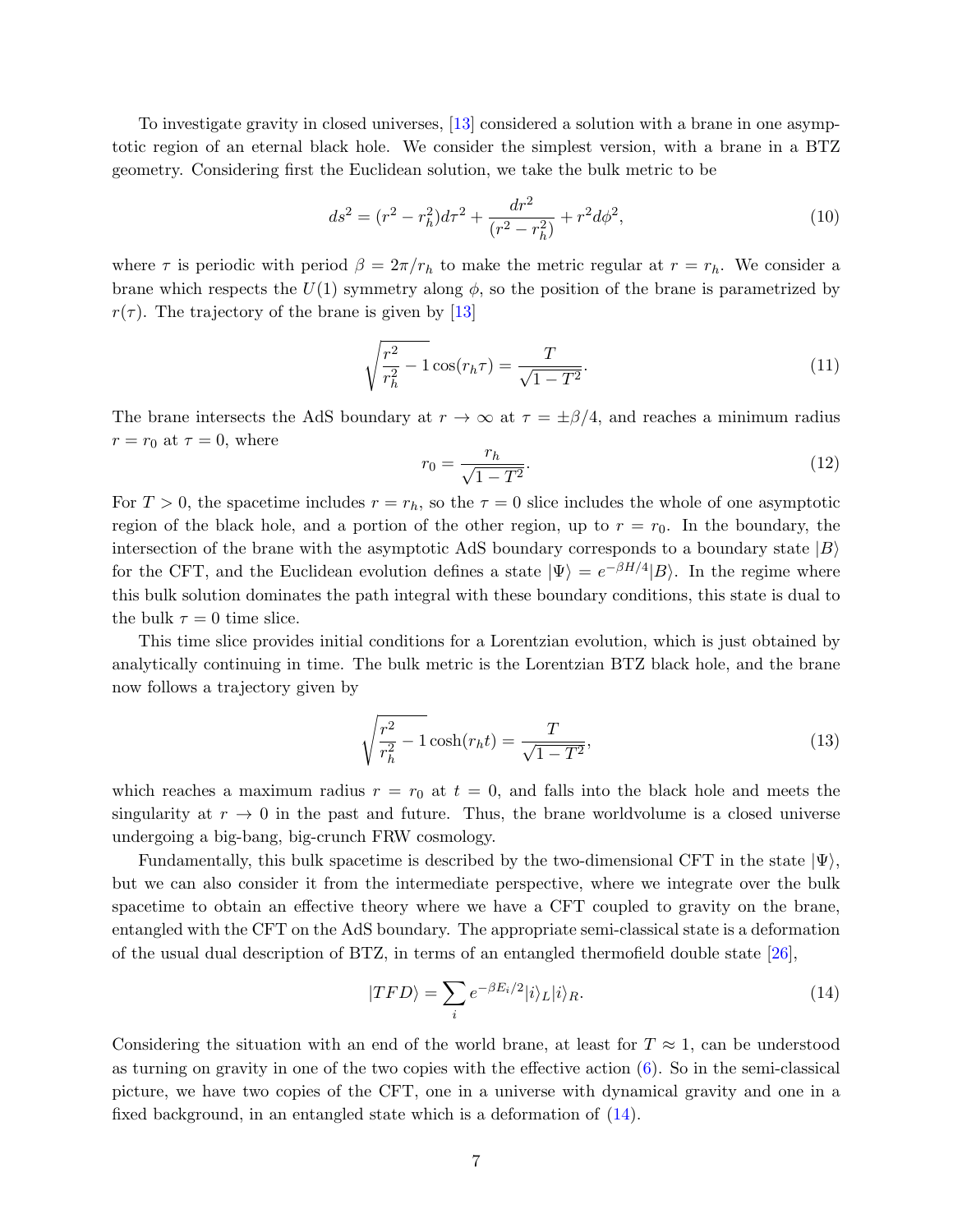In this semi-classical effective theory, we apply the island rule to conclude that the entanglement in the semi-classical state implies that the whole of the gravitating universe is included in an island for the boundary CFT. From the fundamental microscopic point of view, this is just the statement that the whole spacetime, including the brane system, is encoded in the fundamental state  $|\Psi\rangle$  of the dual CFT; fundamentally the brane is not something independent which is entangled with the CFT, but rather is a part of it. There is presumably some code subspace of states in the CFT built on  $|\Psi\rangle$  which encodes excitations in the semi-classical Hilbert space in the closed universe on the brane.

### <span id="page-7-0"></span>3 Review of multiboundary wormholes

We want to generalize the previous model to a situation where the semi-classical theory has a gravitating brane entangled with several non-gravitating systems. We will build this model by adding an end of the world brane to the multiboundary wormhole solutions discussed in [\[27,](#page-19-11) [28,](#page-19-12) [29,](#page-19-13) [30,](#page-19-14) [31,](#page-19-15) [32,](#page-19-16) [14\]](#page-18-13). In this section we give a brief review of the multiboundary wormhole solutions in three-dimensional gravity, and their relation to the Euclidean path integral in the dual twodimensional CFT.

We consider solutions of the action  $(2)$ , so the bulk spacetime is locally  $AdS_3$ . We can obtain Lorentzian solutions with multiple asymptotic boundaries by considering quotients of  $AdS<sub>3</sub>$  by some discrete subgroup of its isometry group  $SL(2,\mathbb{R}) \times SL(2,\mathbb{R})$ . We will describe the quotient using the  $SL(2,\mathbb{R})$  representation of AdS<sub>3</sub>, following [\[33\]](#page-20-0).<sup>[4](#page-7-1)</sup> A point in the spacetime is described by an  $SL(2,\mathbb{R})$  matrix p, and the spacetime metric is  $ds^2 = -\det(dp)$ . We can parametrize p in terms of coordinates in an  $\mathbb{R}^{2,2}$  embedding space,

$$
p = \begin{pmatrix} X_0 + X_2 & X_3 - X_1 \\ X_3 + X_1 & X_0 - X_2 \end{pmatrix}.
$$
 (15)

This has det  $p = 1$  if the embedding space coordinates satisfy  $-X_0^2 - X_1^2 + X_2^2 + X_3^2 = -1$ . The global coordinates on  $AdS<sub>3</sub>$  are given by

$$
X_0 = \cosh \chi \cos t, \qquad X_1 = \cosh \chi \sin t, \tag{16}
$$

$$
X_2 = \sinh\chi\cos\theta, \qquad X_3 = \sinh\chi\sin\theta. \tag{17}
$$

The metric in global coordinates is

$$
ds^2 = -\cosh^2\chi dt^2 + d\chi^2 + \sinh^2\chi d\theta^2.
$$
 (18)

The  $SL(2,\mathbb{R})_L \times SL(2,\mathbb{R})_R$  isometries act as  $p \to g_L pg_R^t$ . We will focus on the diagonal subgroup acting as  $p \to g p g^t$ . This maps symmetric p to symmetric p, so it leaves the surface at  $X_1 = 0$ , corresponding to  $t = 0$  in global coordinates, invariant. Thus, a quotient by a discrete subgroup  $Γ$  of this diagonal  $SL(2, ℝ)$  preserves the time-reflection symmetry about this surface, and we can define a Euclidean continuation which is the quotient of  $\mathbb{H}^3$  by the same group Γ. We will largely focus on the action of the quotient on the surface  $X_1 = 0$ , which is described in global coordinates as the Poincaré disc.

<span id="page-7-1"></span><sup>4</sup>For another perspective on the construction of the three-boundary wormhole see [\[34\]](#page-20-1).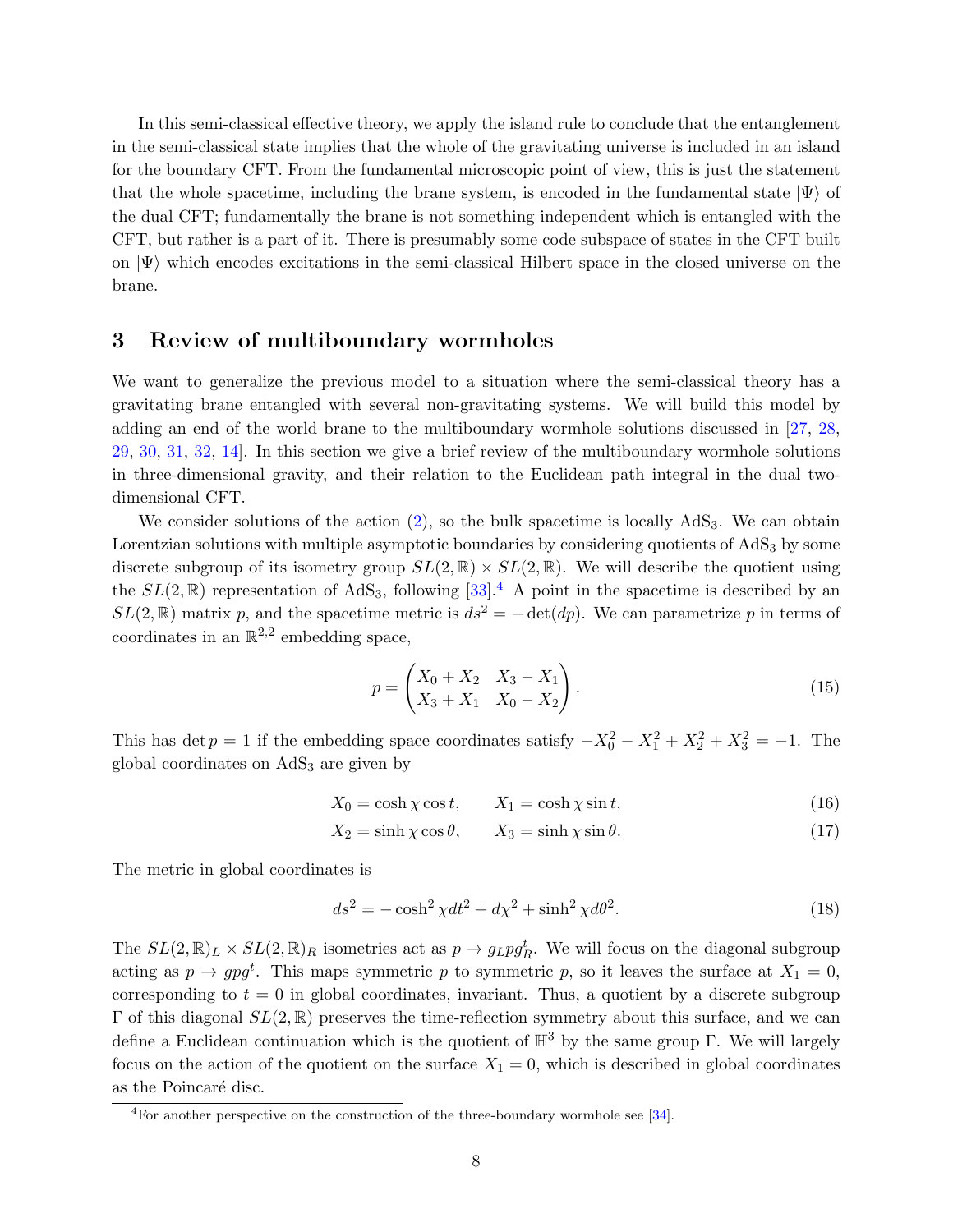We will consider the geometry with three asymptotic boundaries, formed by a quotient by a subgroup  $\Gamma$  with two hyperbolic generators. We parametrize these generators as

$$
g_1 = \begin{pmatrix} \cosh(\frac{\ell_1}{2}) & \sinh(\frac{\ell_1}{2}) \\ \sinh(\frac{\ell_1}{2}) & \cosh(\frac{\ell_1}{2}) \end{pmatrix}, \qquad g_2 = \begin{pmatrix} \cosh(\frac{\ell_2}{2}) & e^{\omega} \sinh(\frac{\ell_2}{2}) \\ e^{-\omega} \sinh(\frac{\ell_2}{2}) & \cosh(\frac{\ell_2}{2}) \end{pmatrix}.
$$
 (19)

The generator  $g_1$  acts as a boost in the  $X_0 - X_3$  plane in the embedding space. The generator  $g_2$ can be written as a similar boost, up to conjugation,

$$
g_2 = g_\omega \tilde{g}_2 g_\omega^{-1}, \quad g_\omega = \begin{pmatrix} e^{\omega/2} & 0\\ 0 & e^{-\omega/2} \end{pmatrix}, \quad \tilde{g}_2 = \begin{pmatrix} \cosh(\frac{\ell_2}{2}) & \sinh(\frac{\ell_2}{2})\\ \sinh(\frac{\ell_2}{2}) & \cosh(\frac{\ell_2}{2}) \end{pmatrix}.
$$
 (20)

The conjugating matrix  $g_{\omega}$  acts as a boost in the  $X_0 - X_2$  plane. If we considered just the quotient by the abelian group generated by  $g_1$ , the resulting spacetime would be the BTZ black hole  $(10)$ with  $r_h = \ell_1/2\pi$ . The BTZ coordinates are related to the embedding coordinates by

$$
X_0 = \frac{r}{r_h} \cosh\left(r_h \phi\right), \qquad X_1 = \sqrt{\frac{r^2}{r_h^2} - 1} \sinh\left(r_h t\right) \tag{21}
$$

$$
X_3 = \frac{r}{r_h} \sinh(r_h \phi), \qquad X_2 = \pm \sqrt{\frac{r^2}{r_h^2} - 1} \cosh(r_h t). \tag{22}
$$

The quotient by  $g_1$  acts as translation in  $\phi$ ,  $\phi \to \phi + 2\pi$ . In the Poincaré disc representation, on the right in figure [2,](#page-9-0) a symmetric fundamental region for this identification is the region between the two blue geodesics, corresponding to  $\phi = \pm \pi$ . The horizon is the closed geodesic at  $X_2 = 0$ , of proper length  $\ell_1$ . The other generator  $g_2$  similarly identifies the two orange geodesics on the right of the picture, and the dotted curve connecting them is a closed geodesic of proper length  $\ell_2$ , which is a horizon for the asymptotic region on the right. We restrict to  $e^{\omega} > \coth\left(\frac{\ell_1}{4}\right) \coth\left(\frac{\ell_2}{4}\right)$ , so that the orange and blue geodesics don't intersect [\[33\]](#page-20-0). The region bounded by these geodesics is a fundamental region for the quotient by the group  $\Gamma$  generated by  $g_1, g_2$ . The quotient geometry has three asymptotic regions, each of which is isomorphic to the BTZ black hole outside a horizon. The horizon in the third asymptotic region is formed of the two minimal geodesics connecting the blue and orange surfaces in the right picture. The length  $\ell_3$  of this horizon is given by

$$
\cosh\frac{\ell_3}{2} = \frac{1}{2}\operatorname{Tr} g_3 = -\frac{1}{2}\operatorname{Tr} g_1 g_2^{-1} = \cosh\omega\sinh\frac{\ell_1}{2}\sinh\frac{\ell_2}{2} - \cosh\frac{\ell_1}{2}\cosh\frac{\ell_2}{2}.\tag{23}
$$

The region in between the three horizons is referred to as the causal shadow region, as no causal influence can propagate from this region to the asymptotic regions. The quotient of the surface  $X_1 = 0$  is thus a surface  $\Sigma$  with the topology of a pair of pants, labelled by three parameters  $\ell_1, \ell_2, \ell_3$ , as pictured on the left in figure [2.](#page-9-0) This is the simplest example of a multiboundary wormhole.

We can analytically continue the Lorentzian solution to a Euclidean spacetime with geometry

<span id="page-8-1"></span><span id="page-8-0"></span>
$$
ds^2 = d\rho^2 + \cosh^2 \rho \, d\Sigma^2. \tag{24}
$$

The conformal boundary of the Euclidean solution is two copies of the surface  $\Sigma$ . We can take the Euclidean path integral in the CFT on one copy of  $\Sigma$ ; this defines an entangled state for the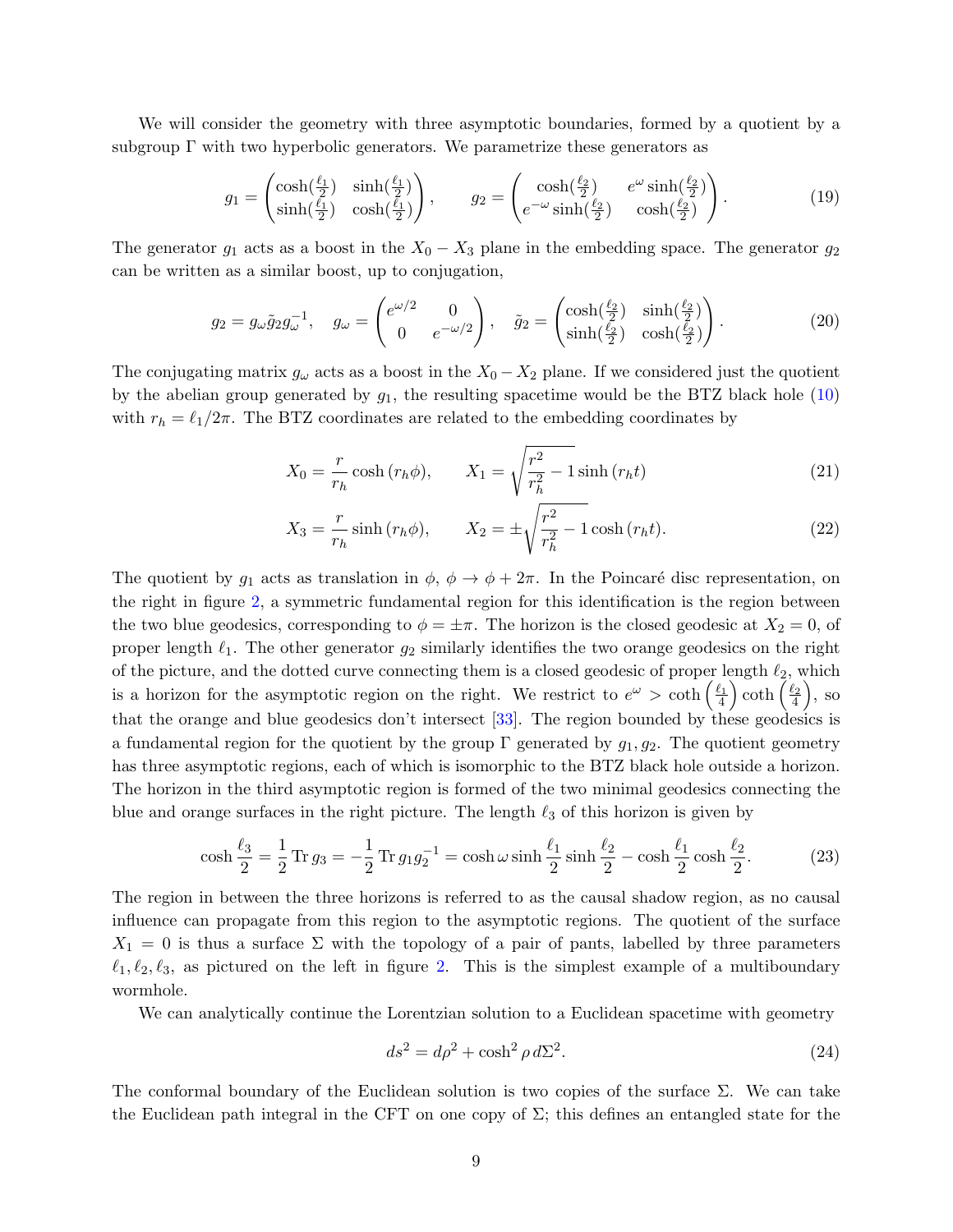<span id="page-9-0"></span>

Figure 2: The pair of pants geometry with an end of the world brane (red) in one asymptotic region. On the left is a cartoon of the geometry of the  $t = 0$  surface, and on the right is its description as a quotient of the Poincaré disc model. In the right picture the central region bounded by the blue and orange geodesics is a fundamental region for the identification. The geodesic  $W \equiv W' \cup W''$ , which is the minimal geodesic anchored on the end of the world brane running in between the two asymptotic region, is shown in green. The horizon  $H_3$  is similarly defined as  $H_3 \equiv H'_3 \cup H''_3$ .

CFT in three copies of the Hilbert space of the CFT on  $S^1$ ,  $|\Sigma\rangle \in \mathcal{H}_1 \times \mathcal{H}_2 \times \mathcal{H}_3$ . The bulk geometry provides a candidate bulk saddle-point dual to this Euclidean path integral; when this is the dominant bulk saddle-point, the bulk geometry on  $\Sigma$  is the dual of the CFT state  $|\Sigma\rangle$ . In the state  $|\Sigma\rangle$ , the reduced density matrix  $\rho_i$  on each copy of the CFT is not thermal, but one-point functions of local operators are determined by the geometry in the exterior region, so they take thermal values. In particular, the stress tensor of the CFT degrees of freedom will be a perfect fluid with coarse-grained entropy  $S_i^{(c)} = \frac{\ell_i}{4G}$ . The fine-grained entropy of  $\rho_i$  is  $S_i = \frac{1}{4G} \min(\ell_i, \ell_j + \ell_k)$ , so if one of the horizons is longer than the sum of the other two, the actual entropy of the density matrix in that region is less than the coarse-grained thermal value.

We will be particularly interested in the limit of large  $\ell_1, \ell_2, \ell_3$ , with fixed ratios. In [\[14\]](#page-18-13), the entanglement structure of  $|\Sigma\rangle$  was shown to simplify in this limit. The essential point is that the causal shadow region has a constant negative curvature geometry bounded by geodesics, so its area is fixed by the Gauss-Bonnet theorem. Hence, as the horizons become long, the distance between them must become small. We can decompose the path integral over  $\Sigma$  defining the state  $|\Sigma\rangle$  into an integral over the regions  $E_a$  outside the horizons, which are conformal to round cylinders, and the integral over the causal shadow region. The path integral over the causal shadow region then identifies the horizons locally. There are two different regimes, as pictured in figure [3:](#page-10-1) if one of the horizons is longer than the sum of the other two, we have an "eyeglass" picture, where the whole of the two short horizons are identified with the long one, and the remaining parts of the long horizon are identified with each other. Otherwise, each horizon has a portion which is identified with each of the others. In the "eyeglass" regime, to leading order in c the state  $|\Sigma\rangle$  only involves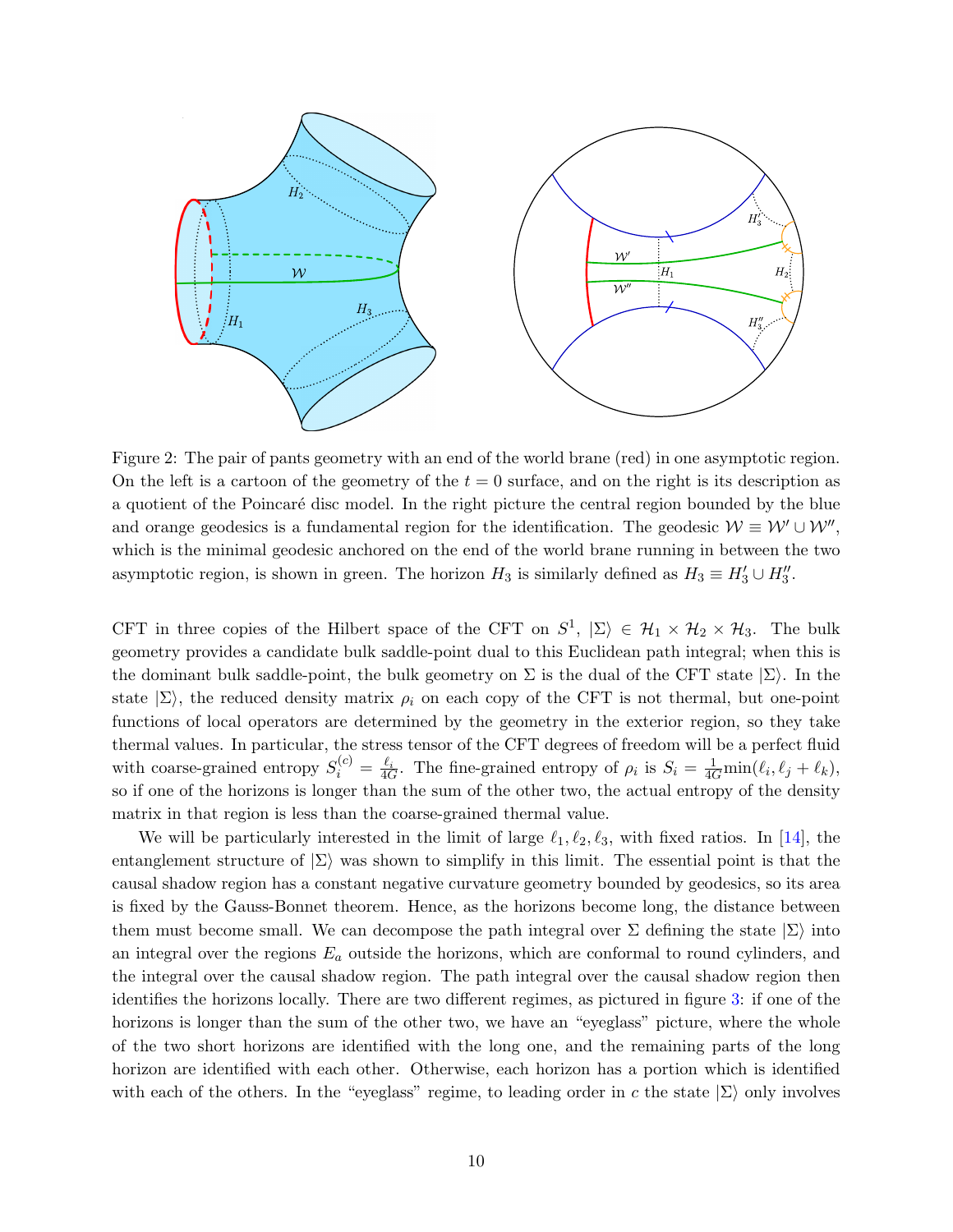<span id="page-10-1"></span>entanglement between the boundaries associated to the short horizons and the long one; there is no entanglement between the two boundaries associated to the short horizons.



Figure 3: In the large  $\ell_i$  limit, the horizons are locally identified. There are two cases: if one length is larger than the sum of the other two,  $\ell_i > \ell_j + \ell_k$ , we have an "eyeglass" picture, where the whole of the two short horizons are identified with the long one, and the remaining parts of the long horizon are identified with each other. Otherwise, each horizon has a portion which is identified with each of the others.

# <span id="page-10-0"></span>4 Islands on the braneworld

We now turn to the main point of our paper: to add a brane to the multiboundary wormhole spacetime, to obtain a model where we can investigate the description of a closed universe entangled with a quantum system with two components. We simply consider inserting the same kind of brane considered above in one of the exterior BTZ regions in the  $t = 0$  slice, as pictured in figure [2,](#page-9-0) at the maximum radius  $r_0$  given by [\(12\)](#page-6-2). We will call the asymptotic region that is cut off in this way region 1. This initial data has a Euclidean continuation where the brane intersects the conformal boundary of the Euclidean wormhole spacetime [\(24\)](#page-8-0). The brane intersects the Euclidean boundary at  $\tau = \pm \beta/4$  in the BTZ coordinates. The path integral over half the Euclidean boundary, with the boundary state  $|B\rangle$  dual to the end of the world brane inserted at  $\tau = -\beta/4$ , defines a state  $|\Psi\rangle \in \mathcal{H}_2 \times \mathcal{H}_3$  dual to this bulk geometry.

At least when  $r_0 \gg r_h$ , this geometry can also be described in a semi-classical effective theory where we integrate out the bulk spacetime to obtain a CFT coupled to gravity living on the end of the world brane, entangled with the two other copies of the CFT. In this description, the semiclassical state of the theory is roughly the state  $|\Sigma\rangle$  dual to the multiboundary wormhole, but with some deformation from coupling the CFT in boundary 1 to gravity; we will call this deformed state  $|\Sigma\rangle$ . The brane is embedded in a BTZ geometry, with horizon length  $\ell_1$ . The effective stress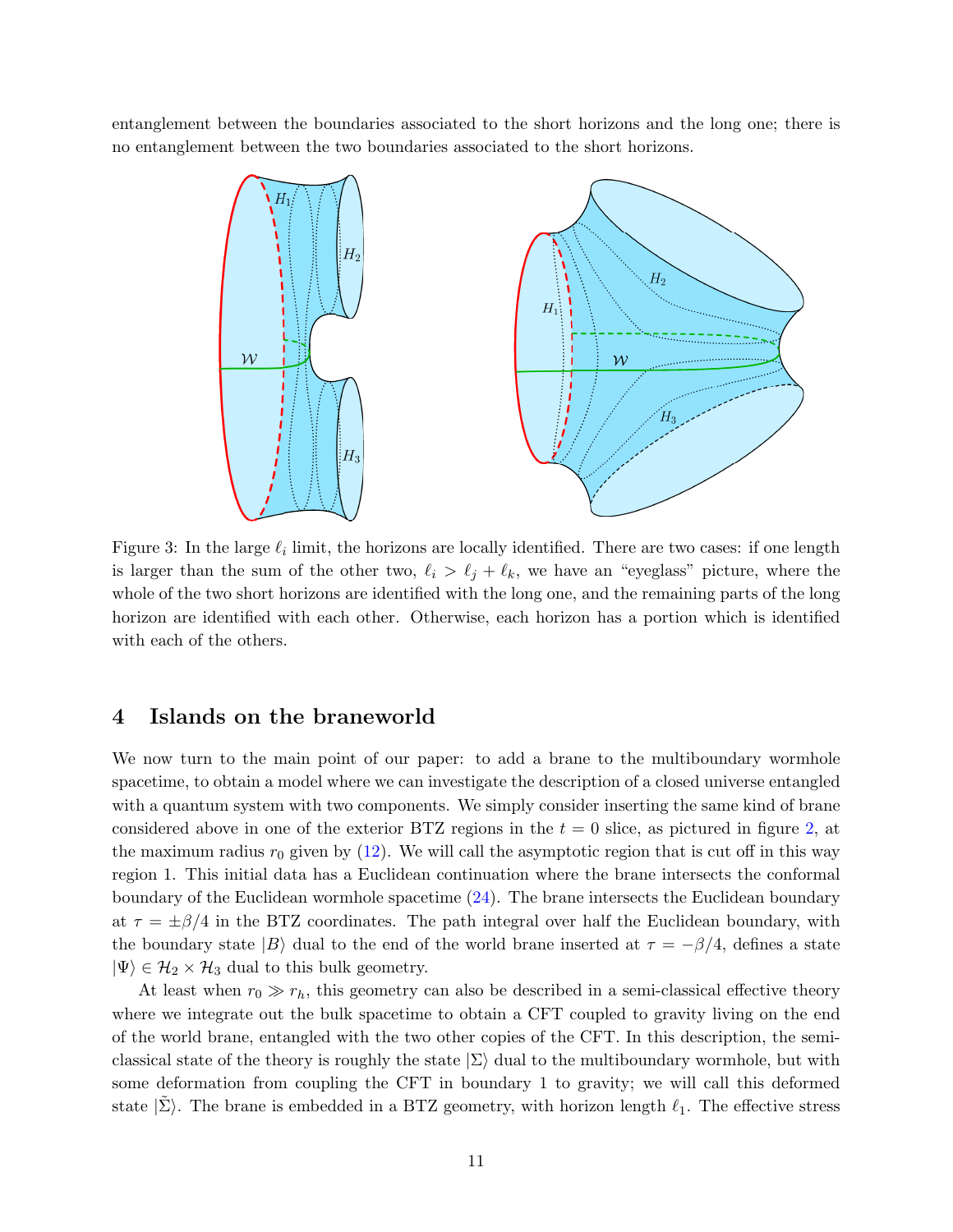tensor of the semi-classical theory on the brane is thus a perfect fluid, with a coarse-grained entropy  $S_{coarse} = \frac{\ell_1}{4G}.$ 

In the state  $|\tilde{\Sigma}\rangle$ , we have some entanglement between the degrees of freedom in the closed universe and the two CFTs on boundaries 2 and 3. This entanglement is most easily characterised in the large  $\ell_i$  limit, where the entanglement is approximately local; small regions in the brane form a thermofield double state with corresponding regions in one of the other systems (or with another region on the brane). We will explore the entanglement structure of  $|\Sigma\rangle$  by considering RT surfaces in the bulk spacetime in figure [2.](#page-9-0) Before carrying out a quantitative analysis, we give a general qualitative description.

Since the microscopic state  $|\Psi\rangle \in \mathcal{H}_2 \times \mathcal{H}_3$  is pure, the entropy of  $\rho_2 = \text{Tr}_3(|\Psi\rangle \langle \Psi|)$  is equal to the entropy of  $\rho_3 = Tr_2(|\Psi\rangle\langle\Psi|)$ . There are three candidate RT surfaces for this entropy: the horizon  $H_2$ , of length  $\ell_2$ , the horizon  $H_3$ , of length  $\ell_3$ , or a geodesic with end points on the end of the world brane which separates the two boundaries, as pictured in figure [2.](#page-9-0) We call the minimallength geodesic in this class W. We take without loss of generality  $\ell_2 \leq \ell_3$ ; then the RT surface is either  $H_2$  or  $W$ .

When the RT surface is  $W$ , the brane is partially encoded in  $\mathcal{H}_2$  and partially in  $\mathcal{H}_3$ . This is the situation where the entanglement of the brane with boundaries 2 and 3 in  $|\tilde{\Sigma}\rangle$  is big enough to overcome the cost of having a non-trivial island. In this situation the entropy  $S = \frac{\ell_{\mathcal{W}}}{4G}$  is partially due to the geometric entropy on the brane, and partially due to entanglement between the degrees of freedom in system 2 together with the associated island on the brane and the rest.

When the RT surface is  $H_2$ , the brane is entirely encoded in  $H_3$ . This is the regime which we are particularly interested in. If we treat  $\mathcal{H}_2$  as a reference system, and trace over it, semi-classical entanglement between the brane and  $\mathcal{H}_2$  gives us a mixed state on the brane, which is encoded microscopically in the mixed state  $\rho_3$  of the CFT on the boundary. The fine-grained entropy is  $S = \frac{\ell_2}{4G}$ . Semi-classically, this can include both contributions from entanglement between the brane and boundary 2, and between boundary 3 and boundary 2. In the large  $\ell_i$  limit, we can cleanly separate these two contributions, because of the local structure of the entanglement: the portion of  $H_2$  which lies along  $H_1$  represents entanglement between the brane and boundary 2 in the semiclassical state, so we identify the length of this portion with the entropy  $S_{brane}$  of the semi-classical state of the matter on the brane. There are three cases:

- If  $\ell_1 > \ell_2 + \ell_3$ , in  $|\tilde{\Sigma}\rangle$  boundary 2 is entirely entangled with the brane, with no entanglement with boundary 3. The whole entropy  $S_{brane} = S = \frac{\ell_2}{4G}$  can be thought of as entropy of the mixed state on the brane.
- If  $\ell_3 > \ell_1 + \ell_2$ , boundary 2 is entirely entangled with boundary 3, with no entanglement with the brane. The effective semi-classical state on the brane remains pure on tracing out boundary 2, as it's solely entangled with boundary 3.
- Otherwise, the entanglement is partially with the brane and partially with boundary 3. The entropy of the mixed state on the brane is determined by the portion of horizon 2 that lies along horizon 1, which gives  $S_{brane} = \frac{1}{80}$  $\frac{1}{8G}(\ell_1 + \ell_2 - \ell_3).$

We see that  $S_{brane} \leq S_{coarse}/2$ , with equality when  $\ell_2 = \ell_3 > \ell_1/2$ .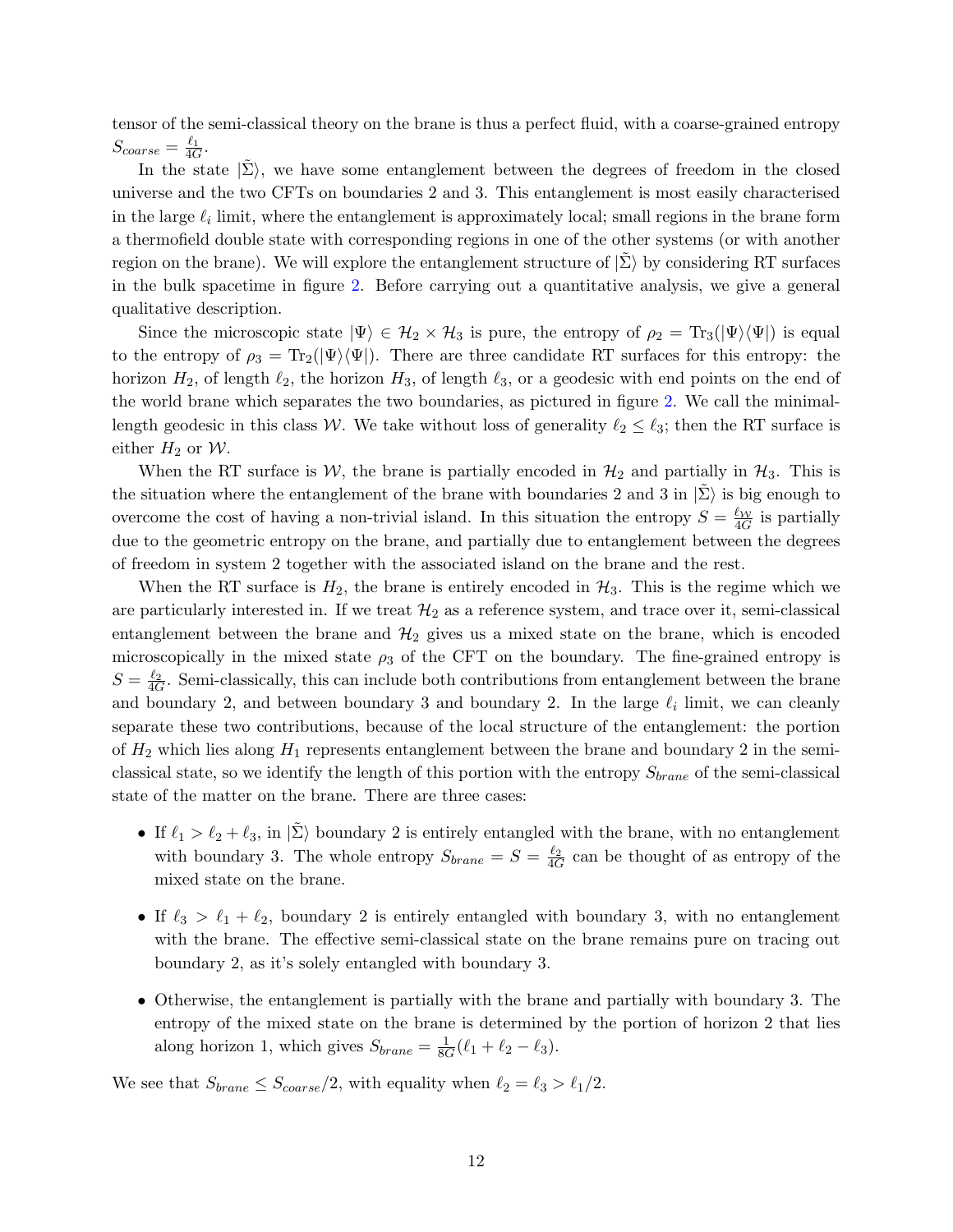#### <span id="page-12-0"></span>4.1 The W geodesic

We now compute the length of the W geodesic, to be compare it to the horizon  $H_2$ . By time reflection symmetry the geodesic lies in the  $t = 0$  slice of the geometry. In the Poincaré disc model W corresponds to two geodesics  $W'$  and  $W''$ , which hit the orange identification surfaces. There is a  $\mathbb{Z}_2$  reflection symmetry about the  $\theta = 0, \pi$  axis in the Poincaré disc, corresponding to the reflection symmetry about the plane of the page in the pair of pants geometry shown in figure [2.](#page-9-0) This  $\mathbb{Z}_2$  symmetry implies that the two geodesics are identical and meet the identification surfaces orthogonally, so as to produce a smooth connected curve in the quotient space. The end of the world brane sits at constant  $r$ , and the geometry between the brane and the identification surface is locally BTZ, so if we consider connecting a fixed point on the identification surface to the end of the world brane, the the length is minimal when the curve lies at constant  $\phi$ . The W' geodesic is then obtained by varying the point on the identification surface, to find the curve of constant  $\phi$ which meets the identification surface orthogonally. The identification surfaces are geodesics in the Poincaré disc, given by

$$
\tanh \chi \cos(\theta - \alpha) = \cos \psi,\tag{25}
$$

in global coordinates. By finding the point where the normal to the identification surface  $n \propto dr$ , we find the angle  $\theta_1$  at which the geodesic hits the identification surface. It will be more convenient to define  $\vartheta \equiv \theta - \alpha$ . We get

$$
\tan \vartheta_1 = \tan \alpha \tan^2 \psi. \tag{26}
$$

The geodesic distance between two spacelike separated points  $s(X, X')$  is

$$
\cosh s(X, X') = -X \cdot X'.\tag{27}
$$

The length of  $W$  is then given by

$$
\cosh\frac{1}{2}\ell_{\mathcal{W}} = \frac{\csc\psi}{\sqrt{1 - T^2}} \left( \cos\alpha + \frac{T}{2} \sqrt{\cos 2\alpha + \cos 2\psi} \right). \tag{28}
$$

To relate this to the horizon lengths, we need to relate the parameters  $\alpha, \psi$  specifying the geodesics identified by  $g_2$  to the horizon lengths. The geodesics identified by  $g_1$  have  $\tanh \chi \cos(\theta \pm \theta)$  $\pi/2$ ) = cos  $\delta$ , where

$$
\cos \delta = \tanh \chi_{min} = \tanh \frac{\ell_1}{2} \Rightarrow \sin \delta = \operatorname{sech} \frac{\ell_1}{2}.
$$
 (29)

The geodesics identified by  $g_2$  are similar, but conjugated by  $g_\omega$ . That is, there is a conjugated Poincaré coordinate system with  $\tilde{\alpha} = \pi/2$ ,  $(\sin \tilde{\psi})^{-1} = \cosh \frac{\ell_2}{2}$ . Conjugation by  $g_{\omega}$  acts on the boundary coordinates by

$$
\begin{pmatrix}\n\cos\frac{\theta}{2} \\
\sin\frac{\theta}{2}\n\end{pmatrix}\n\propto g_\omega \begin{pmatrix}\n\cos\frac{\tilde{\theta}}{2} \\
\sin\frac{\tilde{\theta}}{2}\n\end{pmatrix}.
$$
\n(30)

This gives

$$
\sin \alpha = \frac{1}{\sqrt{\cosh^2 \omega - \sinh^2 \omega \sin^2 \tilde{\psi}}}, \qquad \sin \psi = \sin \tilde{\psi} \sin \alpha. \tag{31}
$$

Thus,

$$
\cosh\frac{\ell_2}{2} = \frac{1}{\sin\tilde{\psi}} = \frac{\sin\alpha}{\sin\psi}.
$$
\n(32)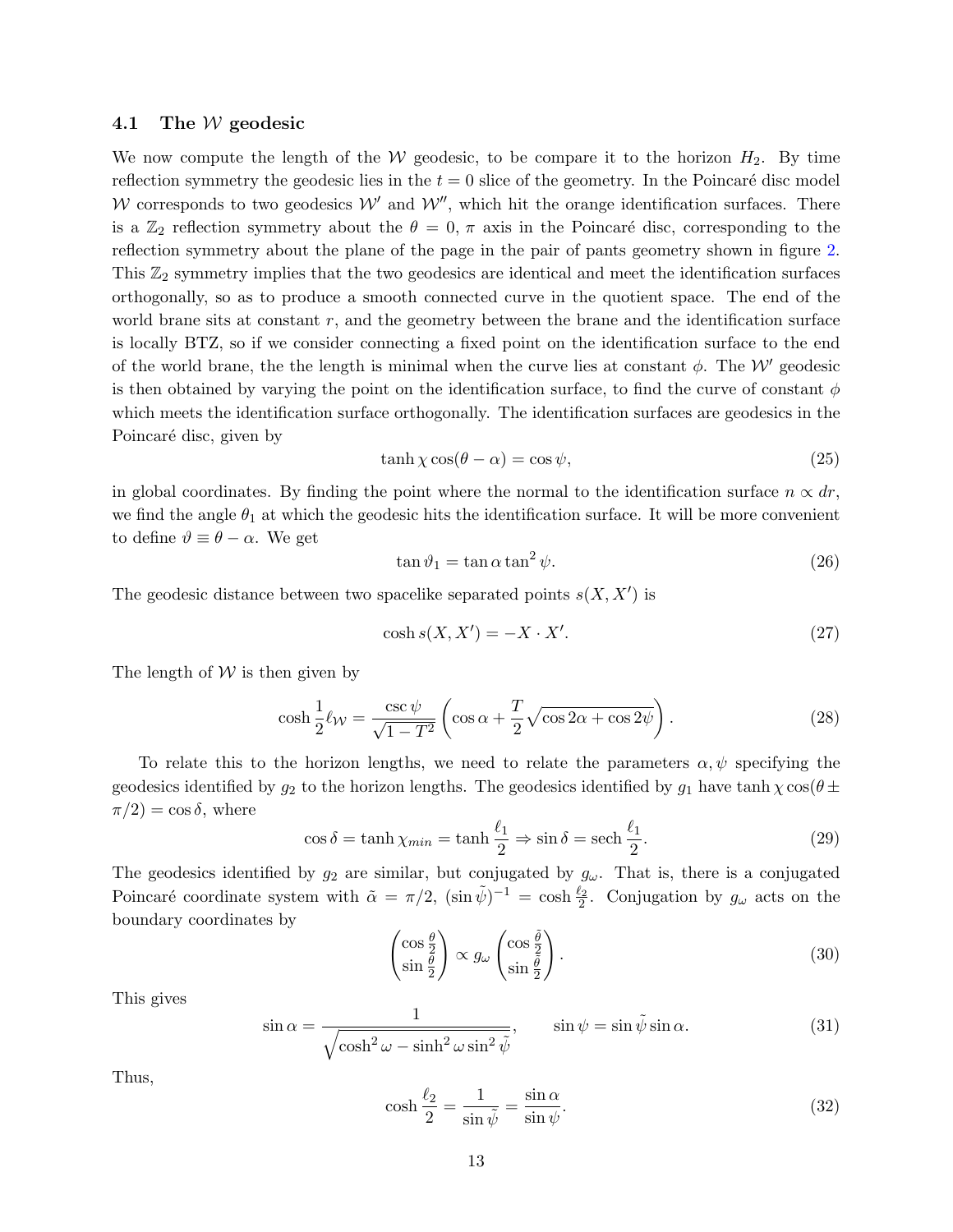Using  $(23)$ , we find

$$
\tan \alpha = \frac{\sqrt{2} \cosh \frac{\ell_2}{2} \sinh \frac{\ell_1}{2}}{\sqrt{1 + \cosh \ell_1 + \cosh \ell_2 + \cosh \ell_3 + 4 \cosh \frac{\ell_1}{2} \cosh \frac{\ell_2}{2} \cosh \frac{\ell_3}{2}}}
$$
(33)

This gives an expression for the length of the  $W$  geodesic as a function of the horizon lengths and the tension  $T$ ,

$$
\cosh \frac{1}{2} \ell_{\mathcal{W}} = \frac{\operatorname{csch} \frac{\ell_1}{2}}{\sqrt{2(1 - T^2)}} \left( \sqrt{1 + \cosh \ell_1 + \cosh \ell_2 + \cosh \ell_3 + 4 \cosh \frac{\ell_1}{2} \cosh \frac{\ell_2}{2} \cosh \frac{\ell_3}{2}} + T \sqrt{2 + \cosh \ell_2 + \cosh \ell_3 + 4 \cosh \frac{\ell_1}{2} \cosh \frac{\ell_2}{2} \cosh \frac{\ell_3}{2}} \right). \tag{34}
$$

We can now compare this to the horizon lengths. Since we assume  $\ell_2 \leq \ell_3$ , we want to know whether  $\ell_{\mathcal{W}}$  is bigger or smaller than  $\ell_2$ .

The length  $\ell_{\mathcal{W}}$  is monotonically decreasing in  $\ell_1$ , and monotonically increasing in  $\ell_2, \ell_3$ . The former gives us a lower bound for the length: taking the large  $\ell_1$  limit at fixed  $\ell_2, \ell_3$ , lim $\ell_1 \rightarrow \infty$   $\ell_{\mathcal{W}}$  =  $2 \tanh^{-1} T$ , so  $\ell_{\mathcal{W}} \geq 2 \tanh^{-1} T$  for any values of the  $\ell_i$ . Thus,

$$
\ell_2 < 2 \tanh^{-1} T \quad \Rightarrow \quad \ell_{\mathcal{W}} > \ell_2; \tag{35}
$$

for sufficiently small  $\ell_2$  the minimal geodesics is always  $H_2$ . Since  $\ell_{\mathcal{W}}$  is monotonically increasing in  $\ell_3$ , the minimum value for fixed  $\ell_2$  is at  $\ell_2 = \ell_3$ , where the formula simplifies to

$$
\cosh\frac{1}{2}\ell_{\mathcal{W}} = \frac{\operatorname{csch}\frac{\ell_{1}}{4}}{\sqrt{1 - T^{2}}} \left( \sqrt{\cosh^{2}\frac{\ell_{2}}{2} + \sinh^{2}\frac{\ell_{1}}{4}} + T\cosh\frac{\ell_{2}}{2} \right). \tag{36}
$$

Here it is interesting to note that

$$
\ell_1 < 4\sinh^{-1}\left(\sqrt{\frac{1+T}{1-T}}\right) \quad \Rightarrow \quad \ell_{\mathcal{W}} > \ell_2,\tag{37}
$$

so also for sufficiently small  $\ell_1$  the minimal geodesic is always  $H_2$ . In figure [4,](#page-14-0) we plot the regions where  $\ell_{\mathcal{W}} < \ell_2$  for  $\ell_2 = \ell_3$  for various values of T.

We can simplify the expression by working in a regime where  $\ell_{\mathcal{W}}$  is large — this is achieved either by considering large values of the  $\ell_i$ , or  $T \to 1$ , or both. Let us first consider the limit  $T \to 1$ , for general  $\ell_i$ . This corresponds to taking the brane towards the asymptotic boundary in region 1, so the  $W$  geodesic gets longer as it extends further out into this region. In this limit we can write

$$
\ell_{\mathcal{W}} \approx \ell_S + \ln \frac{2}{1 - T} \approx \ell_S + 2 \tanh^{-1} T,\tag{38}
$$

where

$$
e^{\frac{\ell_S}{2}} = \frac{\operatorname{csch} \frac{\ell_1}{2}}{\sqrt{2}} \left( \sqrt{1 + \cosh \ell_1 + \cosh \ell_2 + \cosh \ell_3 + 4 \cosh \frac{\ell_1}{2} \cosh \frac{\ell_2}{2} \cosh \frac{\ell_3}{2}} + \sqrt{2 + \cosh \ell_2 + \cosh \ell_3 + 4 \cosh \frac{\ell_1}{2} \cosh \frac{\ell_2}{2} \cosh \frac{\ell_3}{2}} \right).
$$
 (39)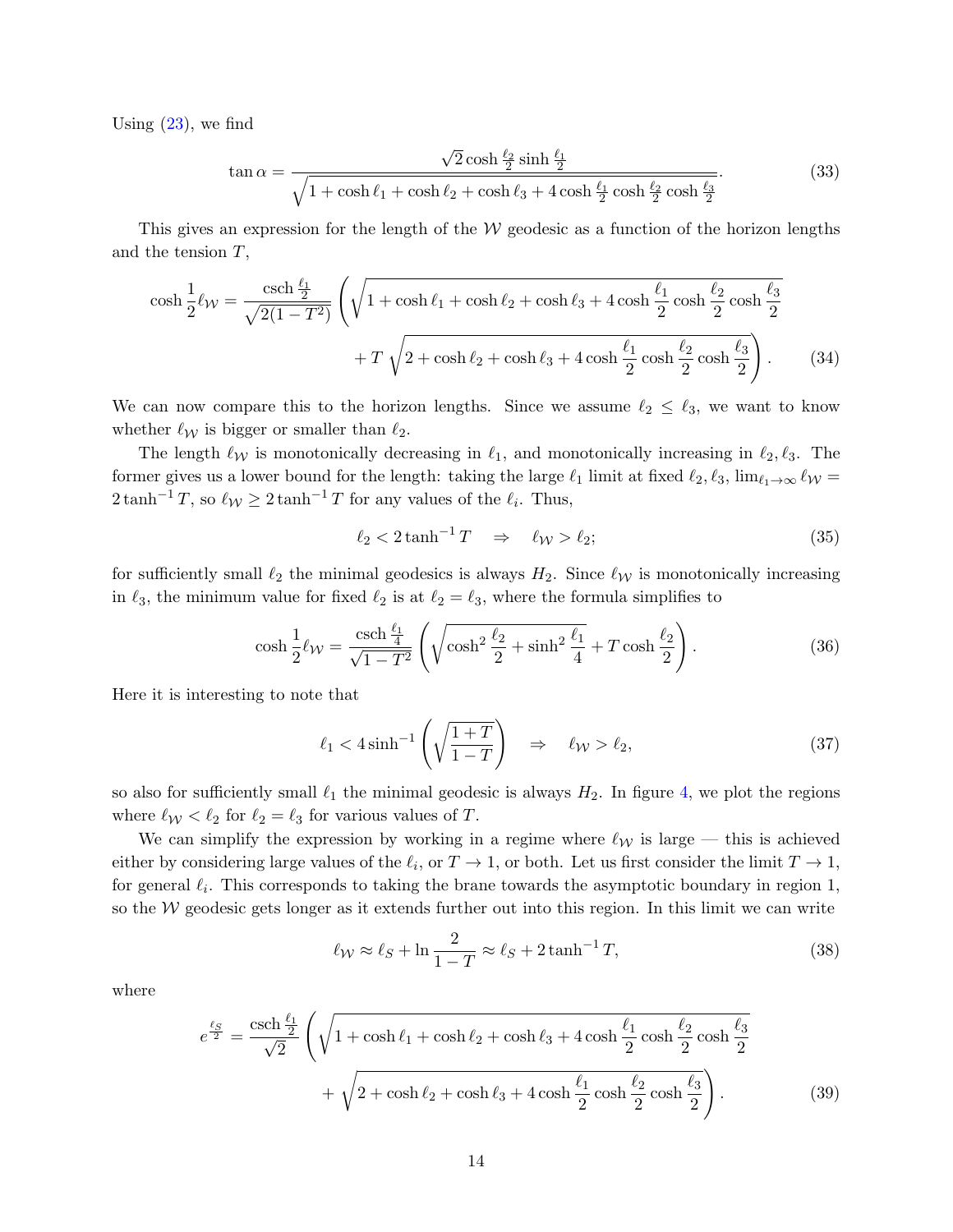<span id="page-14-0"></span>

Figure 4: The regions where  $\ell_{\mathcal{W}} < \ell_2$  for  $\ell_2 = \ell_3$  for various values of T

The entanglement entropy when the  $W$  geodesic is minimal is then

$$
S_W = \frac{\ell_W}{4G} = \frac{\ell_S}{4G} + 2\ln \mathfrak{g},\tag{40}
$$

where  $\ln \mathfrak{g} = \tanh^{-1}(T)/4G$  is the boundary entropy of the end of the world brane. As in the simpler Poincaré-AdS solution discussed in section [2,](#page-3-0) the  $2 \ln \mathfrak{g}$  contribution can be seen from the brane gravity perspective as the boundary contribution to the generalized entropy from the boundaries of the island on the brane (there is a factor of 2 here compared to the discussion in section [2](#page-3-0) because the island here has two boundaries).

If we also consider the limit of large horizon lengths,  $\ell_{1,2,3} \gg 1$ , then  $\ell_S$  will typically also be large. In the large horizon length limit,  $\ell_S$  can be interpreted as the portion of the W geodesic in the "shadow region" beyond the horizon, running over the pair of pants between  $H_2$  and  $H_3$ , while the ln g term comes from the portion of the geodesic between the brane and  $H_1$ .

There are three distinct cases in the large horizon length limit:

• If  $\ell_1 > \ell_2 + \ell_3$ , the dominant contribution to  $\ell_\mathcal{W}$  comes from the cosh  $\ell_1$  in the first square root; then

$$
\cosh\frac{1}{2}\ell_{\mathcal{W}} \approx \frac{1}{\sqrt{1 - T^2}},\tag{41}
$$

or

$$
\ell_{\mathcal{W}} \approx 2\cosh^{-1}\left(\frac{1}{\sqrt{1-T^2}}\right) = 2\tanh^{-1}T.
$$
 (42)

That is, in this case  $\ell_S$  is small, as part of  $H_1$  lies along another portion of  $H_1$ , so the minimal geodesic over the pair of pants is short. In this regime the  $W$  geodesic is minimal as soon as  $\ell_2 > 2 \tanh^{-1} T$ .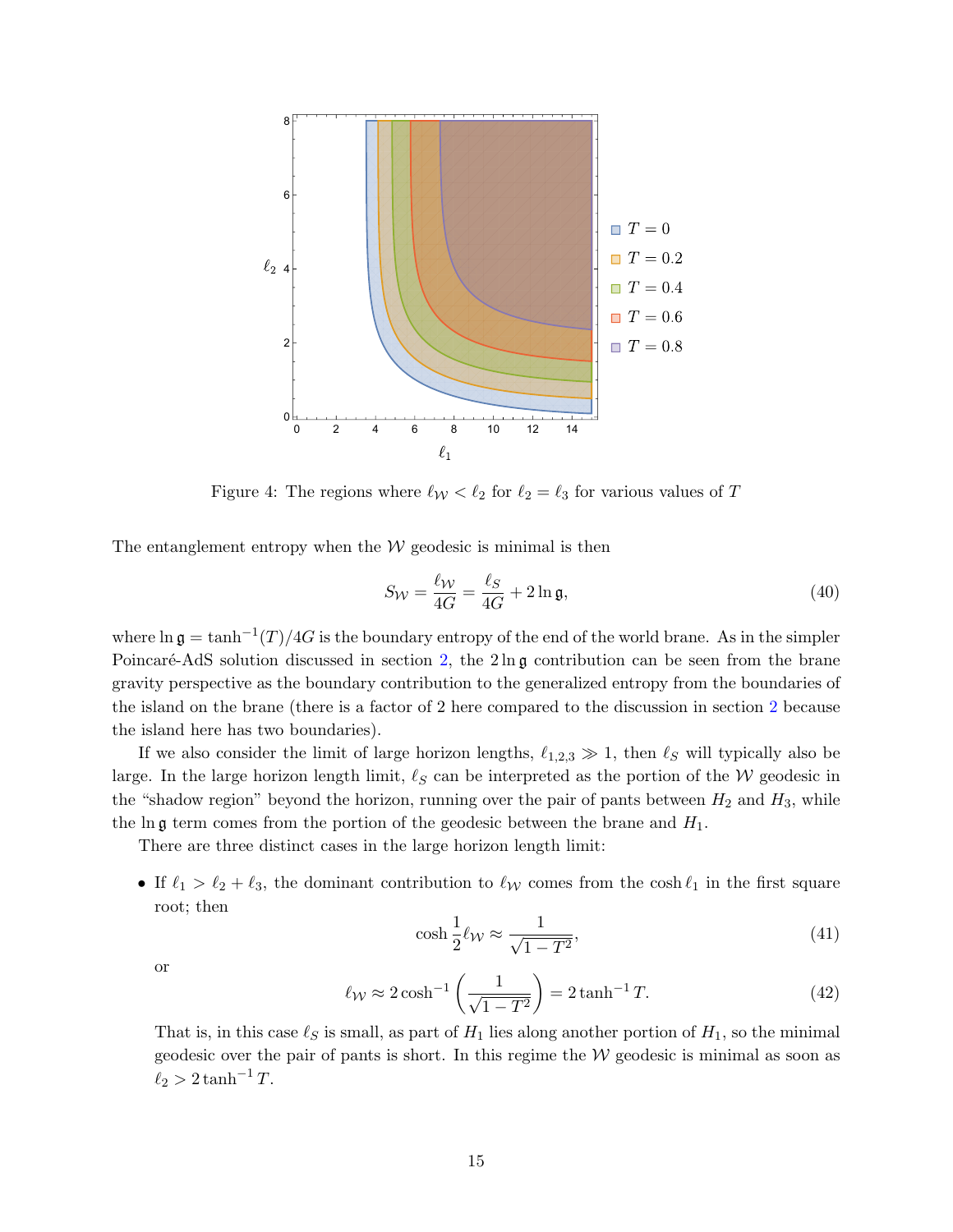• If  $\ell_3 > \ell_1 + \ell_2$ , the dominant contribution to  $\ell_{\mathcal{W}}$  comes from the cosh  $\ell_3$  in both square roots; then √

$$
\cosh\frac{1}{2}\ell_{\mathcal{W}} \approx e^{\frac{\ell_3-\ell_1}{2}}\frac{\sqrt{1+T}}{\sqrt{1-T}},\tag{43}
$$

that is

$$
\ell_{\mathcal{W}} \approx \ell_3 - \ell_1 + 2\ln\left(\frac{2\sqrt{1+T}}{\sqrt{1-T}}\right) \approx \ell_3 - \ell_1 + 2\tanh^{-1}T,\tag{44}
$$

where we again drop an order one term. That is,  $\ell_S = \ell_3 - \ell_1$ : the W geodesic follows the part of  $H_3$  that is not along  $H_1$ . In this regime the W geodesic is never minimal, as the first term on the RHS is already bigger than  $\ell_2$  by assumption.

• Otherwise, the dominant contribution to  $\ell_{\mathcal{W}}$  comes from the final term in both square roots; then √

$$
\cosh\frac{1}{2}\ell_{\mathcal{W}} \approx e^{\frac{\ell_3 - \ell_1 - \ell_2}{4}} \frac{\sqrt{1+T}}{\sqrt{1-T}},\tag{45}
$$

that is

$$
\ell_{\mathcal{W}} \approx \frac{1}{2} (\ell_3 + \ell_2 - \ell_1) + 2 \ln \left( \frac{2\sqrt{1+T}}{\sqrt{1-T}} \right) \approx \frac{1}{2} (\ell_3 + \ell_2 - \ell_1) + 2 \tanh^{-1} T,\tag{46}
$$

again dropping order one terms. That is,  $\ell_S = \frac{1}{2}$  $\frac{1}{2}(\ell_3 + \ell_2 - \ell_1)$ . The W geodesic lies along the section where  $H_2$  and  $H_3$  lie along each other, as pictured in figure [3.](#page-10-1) In this regime the W geodesic is minimal if

$$
\ell_2 > \ell_3 - \ell_1 + 4 \tanh^{-1} T. \tag{47}
$$

Note that we have not assumed that  $\ell_3 - \ell_1$  is positive, but we have assumed  $\ell_3 + \ell_2 - \ell_1$  is positive, so this is a stronger condition than the general condition  $\ell_2 > 2 \tanh^{-1} T$ .

We now have a full picture of the behaviour of the entanglement structure as a function of  $\ell_i, T$ , at least in the region where all geodesics are long. To illustrate this, let's consider what happens as we change  $\ell_2$  at fixed  $\ell_1, \ell_3, T$ . There are two different cases:  $\ell_3 > \ell_1$  and  $\ell_1 > \ell_3$ .

If  $\ell_1 > \ell_3$ , at small  $\ell_2$  some of the degrees of freedom on the brane are actually entangled with other regions on the brane, as we are in an "eyeglass" situation. The reference system boundary 2 is entirely entangled with the brane in the semi-classical state, and tracing over it gives us a mixed state on the brane of entropy  $S_{brane} = \frac{\ell_2}{4G}$ . This gives a model of the encoding of a mixed state in a closed universe. As we increase  $\ell_2$ , we will eventually make a transition to W being minimal, and there is an island on the brane associated to boundary 2. If  $\ell_1 - \ell_3 > 2 \tanh^{-1} T$ , we make the transition at  $\ell_2 = 2 \tanh^{-1} T$ , before we get out of the "eyeglass" situation; otherwise, we first enter a regime where boundary 2 is partially entangled with boundary 3, and the entropy due to entanglement with the brane is  $S_{brane} = \frac{1}{86}$  $\frac{1}{8G}(\ell_1 + \ell_2 - \ell_3)$ . If  $\ell_1 > 4 \tanh^{-1} T$ , we make a transition to W being minimal at  $\ell_2 = \ell_3 - \ell_1 + 4 \tanh^{-1} T$ . Otherwise, we reach  $\ell_2 = \ell_3$  and make a transition to  $H_3$  being minimal, and the brane gets entirely encoded in boundary 2.

If  $\ell_3 > \ell_1$ , at small  $\ell_2$  we are in an "eyeglass" situation where horizon 3 is long, so initially boundary 2 is entangled only with boundary 3, and the effective semi-classical state on the brane is entangled only with boundary 3. Microscopically,  $\mathcal{H}_3$  factors into a piece which encodes the brane state and a piece which carries the entanglement with boundary 2.  $H_2$  remains the minimal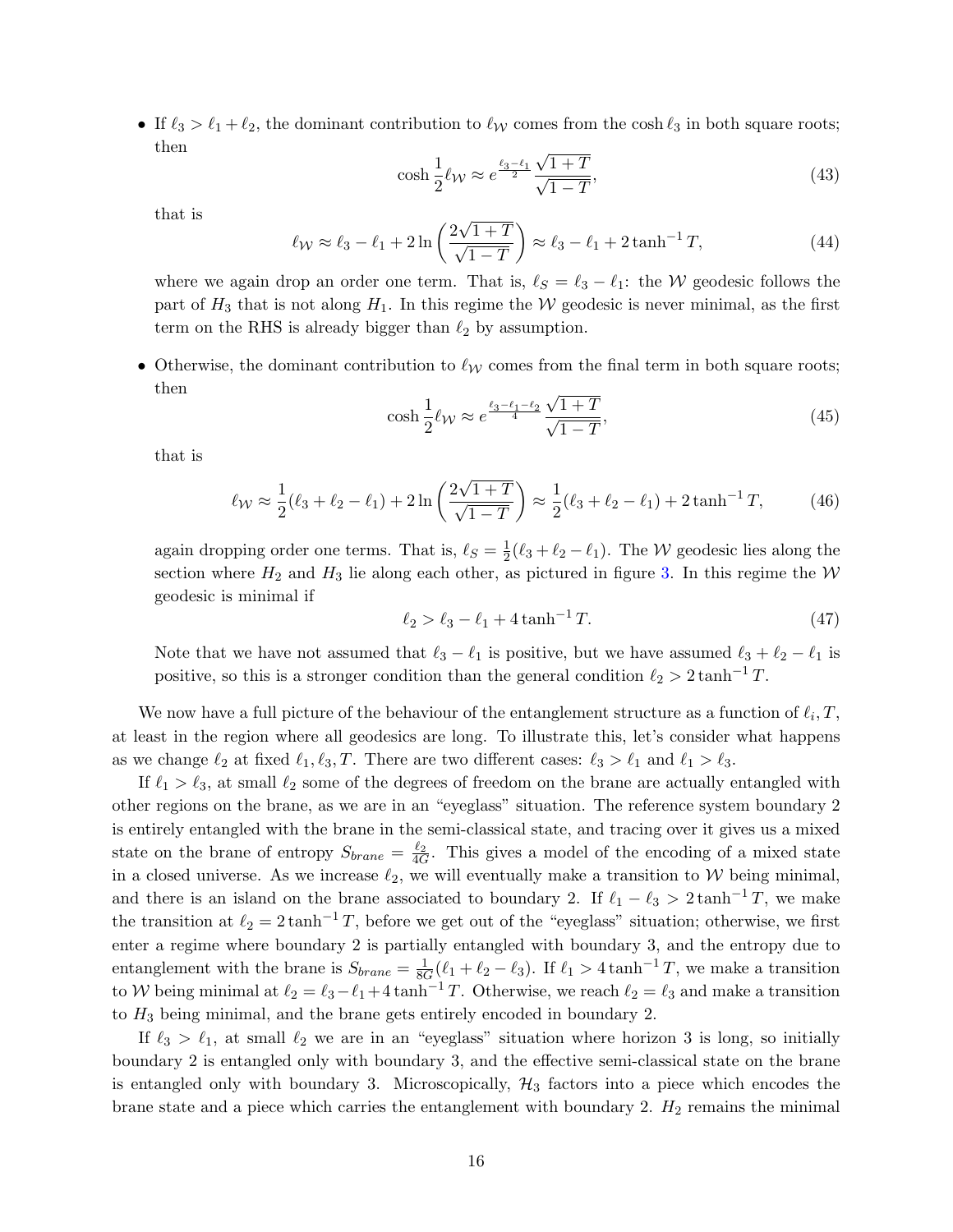geodesic until we reach a regime with non-zero  $S_{brane} = \frac{1}{86}$  $\frac{1}{8G}(\ell_1 + \ell_2 - \ell_3)$ , and the transition to W being minimal is again at  $\ell_2 = \ell_3 - \ell_1 + 4 \tanh^{-1} T$  for  $\ell_1 > 4 \tanh^{-1} T$ .

In all cases, when there is a transition to W being minimal the transition is at  $S_{brane}$ 1  $\frac{1}{2G}$  tanh<sup>-1</sup> T = 2ln g. Thus, we learn that the entropy of the effective state on the brane is bounded by  $S_{brane} < \frac{1}{2}$  $\frac{1}{2}S_{coarse}$  (otherwise it would be favourable to have the brane entirely encoded in the reference system rather than boundary 3) and  $S_{brane} < 2 \ln \mathfrak{g}$  (otherwise it would be favourable to have an island on the brane). The simplicity of the latter bound is due to our model describing a particular kind of mixed state, where the reference system is entangled with a particular local region on the brane. We could certainly imagine entangling the brane with the reference system in more complicated ways, which could relax this bound. The first bound seems more universal.

# <span id="page-16-0"></span>5 Discussion

We have shown that entangled or mixed states of closed universes can be described in the context of the island formula, if we consider a closed universe entangled with a non-gravitating system with multiple components. We can have situations where the closed universe is encoded in one system, but still has some entanglement with another, which corresponds microscopically to a part of the entanglement between the two systems. We studied a simple model in three dimensions, based on multiboundary wormholes, and found that the portion of the entropy that could be assigned to the state on the brane was bounded by half of the coarse-grained entropy of the effective theory on the brane, and also bounded by the gravitational entropy of an island on the brane.

The relation to the gravitational entropy on the brane is interesting, and deserves further exploration; it would be interesting if this could shed some light on the interpretation of horizon entropy in closed universes. However, the simple relationship obtained in our model depends on the assumption that the degrees of freedom on the brane that are entangled with the CFT are localised in a particular region of the brane. We would expect that the semi-classical theory would include more general mixed states on the brane with less localised entanglement, by considering more abstract reference systems or systems with more components.

Another interesting way to use this model is to take  $\ell_2$  and  $\ell_3$  much smaller than  $\ell_1$ ; the brane then has a large coarse-grained entropy, but the fundamental microscopic description has a much smaller entropy, reminiscent of a 'bag-of-gold' spacetime [\[35\]](#page-20-2). This could be an interesting avenue to explore the reconstruction of states on the brane, using the Petz map [\[36,](#page-20-3) [8\]](#page-18-7) or the tensor network ideas of [\[37\]](#page-20-4). It would also be interesting to explore the relation of the model we used here to the somewhat different model in [\[38\]](#page-20-5). Finally, if we take all the horizon lengths small, the system should also have a non-trivial phase structure; it would also be interesting to explore the description of the brane universe in cases where it's not connected to the conformal boundaries in the bulk spacetime.

It would be interesting to carry out similar calculations in higher dimensions. There is no simple higher-dimensional version of the multiboundary wormholes, but we could consider working in the original model of [\[13\]](#page-18-10), where we introduce a brane in an eternal black hole spacetime. The brane is then encoded in the CFT on the asymptotic AdS boundary, and we can consider dividing this boundary into two regions. There are similarly two candidate RT surfaces for this case, one which remains outside the black hole horizon (analogous to  $H_2$  in our discussion) and one which crosses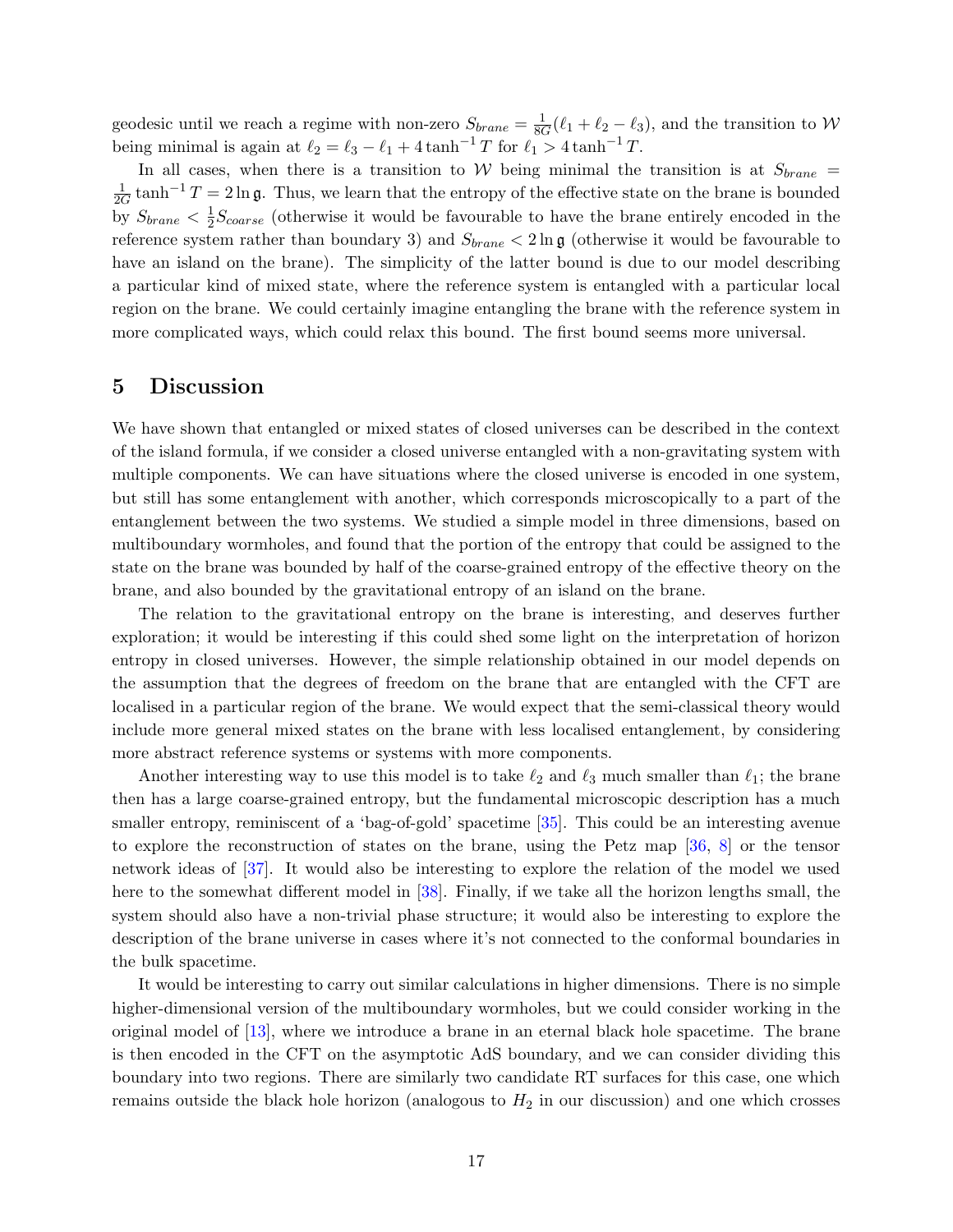<span id="page-17-0"></span>the horizon and ends on the brane (analogous to  $W$  in our discussion) as pictured in figure [5.](#page-17-0) In the first case the brane is entirely described in the larger boundary region, while in the latter case it is divided into two regions, described in the two parts of the boundary.



Figure 5: For a brane in an eternal black hole spacetime, when we consider a subregion of the CFT on the boundary, the RT surface is either outside the horizon or crosses the horizon and ends on the brane. For large black holes, the surface outside the horizon has a portion which lies along the horizon, whose area can be interpreted as entropy of the mixed state on the brane.

Because the two regions interact, the entanglement entropy is no longer time independent in this case. The discussion in [\[13\]](#page-18-10) focused on this time dependence; focusing on the entanglement at  $t = 0$ should be similar to our previous discussion. To clearly identify the portion of the entanglement entropy that is associated with the mixed state on the brane, we would like to work with a solution where the horizon area is large compared to the AdS scale  $r_h \gg \ell$ , so the entanglement between the brane and the boundary in the semi-classical state is local, as in our discussion. Then to have a large enough region where the surface outside the horizon is minimal, we need the brane to lie far from the horizon,  $r_0 \gg r_h$ . In [\[13\]](#page-18-10), it was found that the brane can't be taken arbitrarily far from the horizon in uncharged black holes, but this is possible if we consider charged black holes close to extremality [\[15\]](#page-18-14).

In this context, of large black holes with the brane far from the horizon, we would expect qualitatively similar results to our analysis: the RT surface which stays outside the horizon will have a portion which lies along the horizon, which we can interpret as giving the entropy  $S_{brane}$  of the mixed state on the brane. This will never be more than half the horizon area, and the transition to the RT surface that ends on the brane should occur when  $S_{brane}$  is bigger than the area of the surface extending from the horizon to the brane, which should correspond to the boundary term in the island formula from the perspective of the induced gravity theory on the brane.

## Acknowledgements

SFR thanks Vijay Balasubramanian, Arjun Kar and Tomonori Ugajin for discussions that sparked his interest in this issue. SFR is supported in part by STFC through grants  $ST/PO00371/1$  and ST/T000708/1, and SF is supported by an STFC studentship.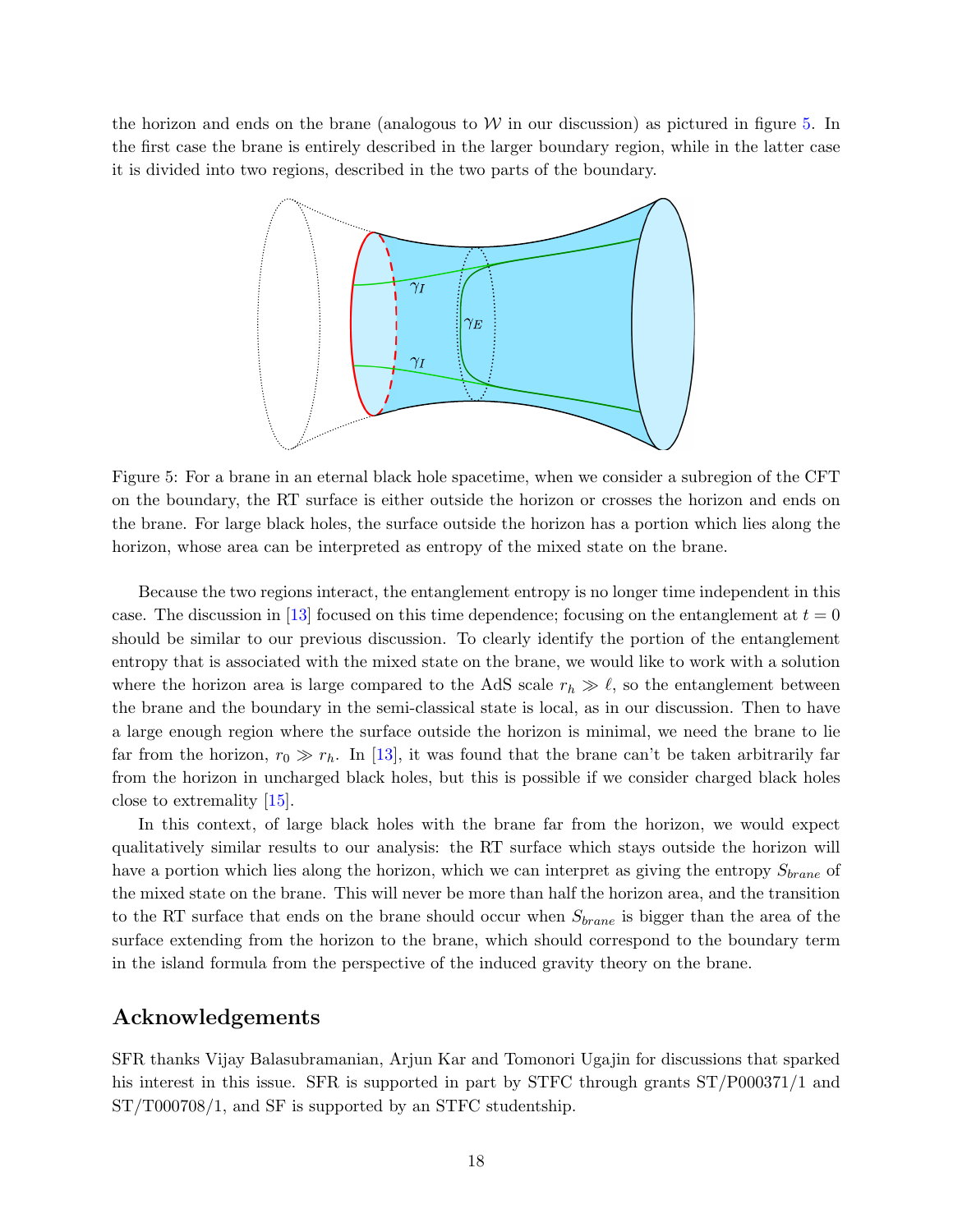# References

- <span id="page-18-0"></span>[1] S. Ryu and T. Takayanagi, "Holographic derivation of entanglement entropy from AdS/CFT," [Phys. Rev. Lett.](http://dx.doi.org/10.1103/PhysRevLett.96.181602) 96 (2006) 181602, [arXiv:hep-th/0603001](http://arxiv.org/abs/hep-th/0603001).
- <span id="page-18-1"></span>[2] V. E. Hubeny, M. Rangamani, and T. Takayanagi, "A Covariant holographic entanglement entropy proposal," JHEP 07 [\(2007\) 062,](http://dx.doi.org/10.1088/1126-6708/2007/07/062) [arXiv:0705.0016 \[hep-th\]](http://arxiv.org/abs/0705.0016).
- <span id="page-18-2"></span>[3] T. Faulkner, A. Lewkowycz, and J. Maldacena, "Quantum corrections to holographic entanglement entropy," JHEP 11 [\(2013\) 074,](http://dx.doi.org/10.1007/JHEP11(2013)074) [arXiv:1307.2892 \[hep-th\]](http://arxiv.org/abs/1307.2892).
- <span id="page-18-3"></span>[4] N. Engelhardt and A. C. Wall, "Quantum Extremal Surfaces: Holographic Entanglement Entropy beyond the Classical Regime," JHEP 01 [\(2015\) 073,](http://dx.doi.org/10.1007/JHEP01(2015)073) [arXiv:1408.3203 \[hep-th\]](http://arxiv.org/abs/1408.3203).
- <span id="page-18-4"></span>[5] G. Penington, "Entanglement Wedge Reconstruction and the Information Paradox," [JHEP](http://dx.doi.org/10.1007/JHEP09(2020)002) 09 [\(2020\) 002,](http://dx.doi.org/10.1007/JHEP09(2020)002) [arXiv:1905.08255 \[hep-th\]](http://arxiv.org/abs/1905.08255).
- <span id="page-18-5"></span>[6] A. Almheiri, N. Engelhardt, D. Marolf, and H. Maxfield, "The entropy of bulk quantum fields and the entanglement wedge of an evaporating black hole," JHEP 12 [\(2019\) 063,](http://dx.doi.org/10.1007/JHEP12(2019)063) [arXiv:1905.08762 \[hep-th\]](http://arxiv.org/abs/1905.08762).
- <span id="page-18-6"></span>[7] A. Almheiri, R. Mahajan, J. Maldacena, and Y. Zhao, "The Page curve of Hawking radiation from semiclassical geometry,"  $JHEP$  03 [\(2020\) 149,](http://dx.doi.org/10.1007/JHEP03(2020)149)  $arXiv:1908.10996$  [hep-th].
- <span id="page-18-7"></span>[8] G. Penington, S. H. Shenker, D. Stanford, and Z. Yang, "Replica wormholes and the black hole interior,"  $arXiv:1911.11977$  [hep-th].
- <span id="page-18-8"></span>[9] A. Almheiri, T. Hartman, J. Maldacena, E. Shaghoulian, and A. Tajdini, "Replica Wormholes and the Entropy of Hawking Radiation," JHEP 05 [\(2020\) 013,](http://dx.doi.org/10.1007/JHEP05(2020)013) [arXiv:1911.12333 \[hep-th\]](http://arxiv.org/abs/1911.12333).
- <span id="page-18-9"></span>[10] Y. Chen, V. Gorbenko, and J. Maldacena, "Bra-ket wormholes in gravitationally prepared states," JHEP 02 [\(2021\) 009,](http://dx.doi.org/10.1007/JHEP02(2021)009) [arXiv:2007.16091 \[hep-th\]](http://arxiv.org/abs/2007.16091).
- <span id="page-18-11"></span>[11] V. Balasubramanian, A. Kar, and T. Ugajin, "Entanglement between two disjoint universes," [arXiv:2008.05274 \[hep-th\]](http://arxiv.org/abs/2008.05274).
- <span id="page-18-12"></span>[12] V. Balasubramanian, A. Kar, and T. Ugajin, "Islands in de Sitter space," JHEP 02 [\(2021\)](http://dx.doi.org/10.1007/JHEP02(2021)072) [072,](http://dx.doi.org/10.1007/JHEP02(2021)072) [arXiv:2008.05275 \[hep-th\]](http://arxiv.org/abs/2008.05275).
- <span id="page-18-10"></span>[13] S. Cooper, M. Rozali, B. Swingle, M. Van Raamsdonk, C. Waddell, and D. Wakeham, "Black Hole Microstate Cosmology," *JHEP* 07 [\(2019\) 065,](http://dx.doi.org/10.1007/JHEP07(2019)065) [arXiv:1810.10601 \[hep-th\]](http://arxiv.org/abs/1810.10601).
- <span id="page-18-13"></span>[14] D. Marolf, H. Maxfield, A. Peach, and S. F. Ross, "Hot multiboundary wormholes from bipartite entanglement," Class. Quant. Grav. 32 [no. 21, \(2015\) 215006,](http://dx.doi.org/10.1088/0264-9381/32/21/215006) arXiv: 1506.04128 [\[hep-th\]](http://arxiv.org/abs/1506.04128).
- <span id="page-18-14"></span>[15] S. Antonini and B. Swingle, "Cosmology at the end of the world," [Nature Phys.](http://dx.doi.org/10.1038/s41567-020-0909-6) 16 no. 8,  $(2020)$  881–886, [arXiv:1907.06667 \[hep-th\]](http://arxiv.org/abs/1907.06667).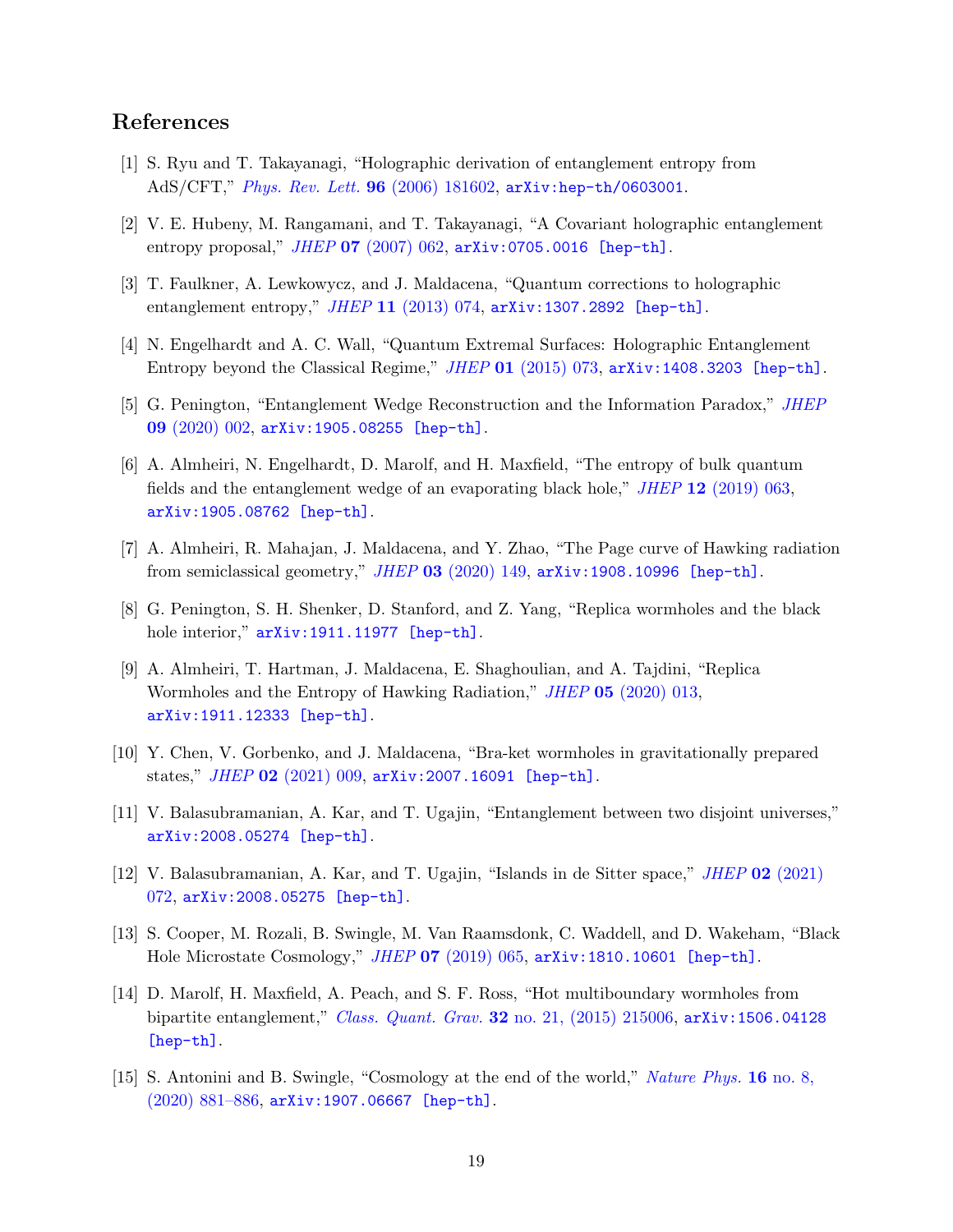- <span id="page-19-0"></span>[16] M. Van Raamsdonk, "Comments on wormholes, ensembles, and cosmology," [arXiv:2008.02259 \[hep-th\]](http://arxiv.org/abs/2008.02259).
- <span id="page-19-1"></span>[17] M. Van Raamsdonk, "Cosmology from confinement?," [arXiv:2102.05057 \[hep-th\]](http://arxiv.org/abs/2102.05057).
- <span id="page-19-2"></span>[18] J. Sully, M. Van Raamsdonk, and D. Wakeham, "BCFT entanglement entropy at large central charge and the black hole interior," [arXiv:2004.13088 \[hep-th\]](http://arxiv.org/abs/2004.13088).
- <span id="page-19-3"></span>[19] T. Takayanagi, "Holographic Dual of BCFT," [Phys. Rev. Lett.](http://dx.doi.org/10.1103/PhysRevLett.107.101602) 107 (2011) 101602, [arXiv:1105.5165 \[hep-th\]](http://arxiv.org/abs/1105.5165).
- <span id="page-19-4"></span>[20] M. Fujita, T. Takayanagi, and E. Tonni, "Aspects of AdS/BCFT," JHEP 11 [\(2011\) 043,](http://dx.doi.org/10.1007/JHEP11(2011)043) [arXiv:1108.5152 \[hep-th\]](http://arxiv.org/abs/1108.5152).
- <span id="page-19-5"></span>[21] L. Randall and R. Sundrum, "A Large mass hierarchy from a small extra dimension," [Phys.](http://dx.doi.org/10.1103/PhysRevLett.83.3370) Rev. Lett. 83 [\(1999\) 3370–3373,](http://dx.doi.org/10.1103/PhysRevLett.83.3370) [arXiv:hep-ph/9905221](http://arxiv.org/abs/hep-ph/9905221).
- <span id="page-19-6"></span>[22] L. Randall and R. Sundrum, "An Alternative to compactification," [Phys. Rev. Lett.](http://dx.doi.org/10.1103/PhysRevLett.83.4690) 83 [\(1999\) 4690–4693,](http://dx.doi.org/10.1103/PhysRevLett.83.4690) [arXiv:hep-th/9906064](http://arxiv.org/abs/hep-th/9906064).
- <span id="page-19-7"></span>[23] A. Karch and L. Randall, "Locally localized gravity," JHEP 05 [\(2001\) 008,](http://dx.doi.org/10.1088/1126-6708/2001/05/008) [arXiv:hep-th/0011156](http://arxiv.org/abs/hep-th/0011156).
- <span id="page-19-8"></span>[24] K. Skenderis and S. N. Solodukhin, "Quantum effective action from the AdS / CFT correspondence," Phys. Lett. B 472 [\(2000\) 316–322,](http://dx.doi.org/10.1016/S0370-2693(99)01467-7)  $arXiv:hep-th/9910023$ .
- <span id="page-19-9"></span>[25] H. Z. Chen, R. C. Myers, D. Neuenfeld, I. A. Reyes, and J. Sandor, "Quantum Extremal Islands Made Easy, Part I: Entanglement on the Brane," JHEP 10 [\(2020\) 166,](http://dx.doi.org/10.1007/JHEP10(2020)166) [arXiv:2006.04851 \[hep-th\]](http://arxiv.org/abs/2006.04851).
- <span id="page-19-10"></span>[26] J. M. Maldacena, "Eternal black holes in anti-de Sitter," JHEP 04 [\(2003\) 021,](http://dx.doi.org/10.1088/1126-6708/2003/04/021) [arXiv:hep-th/0106112](http://arxiv.org/abs/hep-th/0106112).
- <span id="page-19-11"></span>[27] D. R. Brill, "Multi - black hole geometries in  $(2+1)$ -dimensional gravity," *[Phys. Rev. D](http://dx.doi.org/10.1103/PhysRevD.53.R4133)* 53 [\(1996\) 4133–4176,](http://dx.doi.org/10.1103/PhysRevD.53.R4133) [arXiv:gr-qc/9511022](http://arxiv.org/abs/gr-qc/9511022).
- <span id="page-19-12"></span>[28] S. Aminneborg, I. Bengtsson, D. Brill, S. Holst, and P. Peldan, "Black holes and wormholes in  $(2+1)$ -dimensions," *[Class. Quant. Grav.](http://dx.doi.org/10.1088/0264-9381/15/3/013)* **15** (1998) 627–644,  $\arXiv:gr-qc/9707036$  $\arXiv:gr-qc/9707036$ .
- <span id="page-19-13"></span>[29] K. Krasnov, "Holography and Riemann surfaces," [Adv. Theor. Math. Phys.](http://dx.doi.org/10.4310/ATMP.2000.v4.n4.a5) 4 (2000) [929–979,](http://dx.doi.org/10.4310/ATMP.2000.v4.n4.a5) [arXiv:hep-th/0005106](http://arxiv.org/abs/hep-th/0005106).
- <span id="page-19-14"></span>[30] K. Krasnov, "Black hole thermodynamics and Riemann surfaces," [Class. Quant. Grav.](http://dx.doi.org/10.1088/0264-9381/20/11/319) 20 [\(2003\) 2235–2250,](http://dx.doi.org/10.1088/0264-9381/20/11/319) [arXiv:gr-qc/0302073](http://arxiv.org/abs/gr-qc/0302073).
- <span id="page-19-15"></span>[31] K. Skenderis and B. C. van Rees, "Holography and wormholes in 2+1 dimensions," [Commun. Math. Phys.](http://dx.doi.org/10.1007/s00220-010-1163-z) 301 (2011) 583–626, [arXiv:0912.2090 \[hep-th\]](http://arxiv.org/abs/0912.2090).
- <span id="page-19-16"></span>[32] V. Balasubramanian, P. Hayden, A. Maloney, D. Marolf, and S. F. Ross, "Multiboundary Wormholes and Holographic Entanglement," [Class. Quant. Grav.](http://dx.doi.org/10.1088/0264-9381/31/18/185015) 31 (2014) 185015, [arXiv:1406.2663 \[hep-th\]](http://arxiv.org/abs/1406.2663).